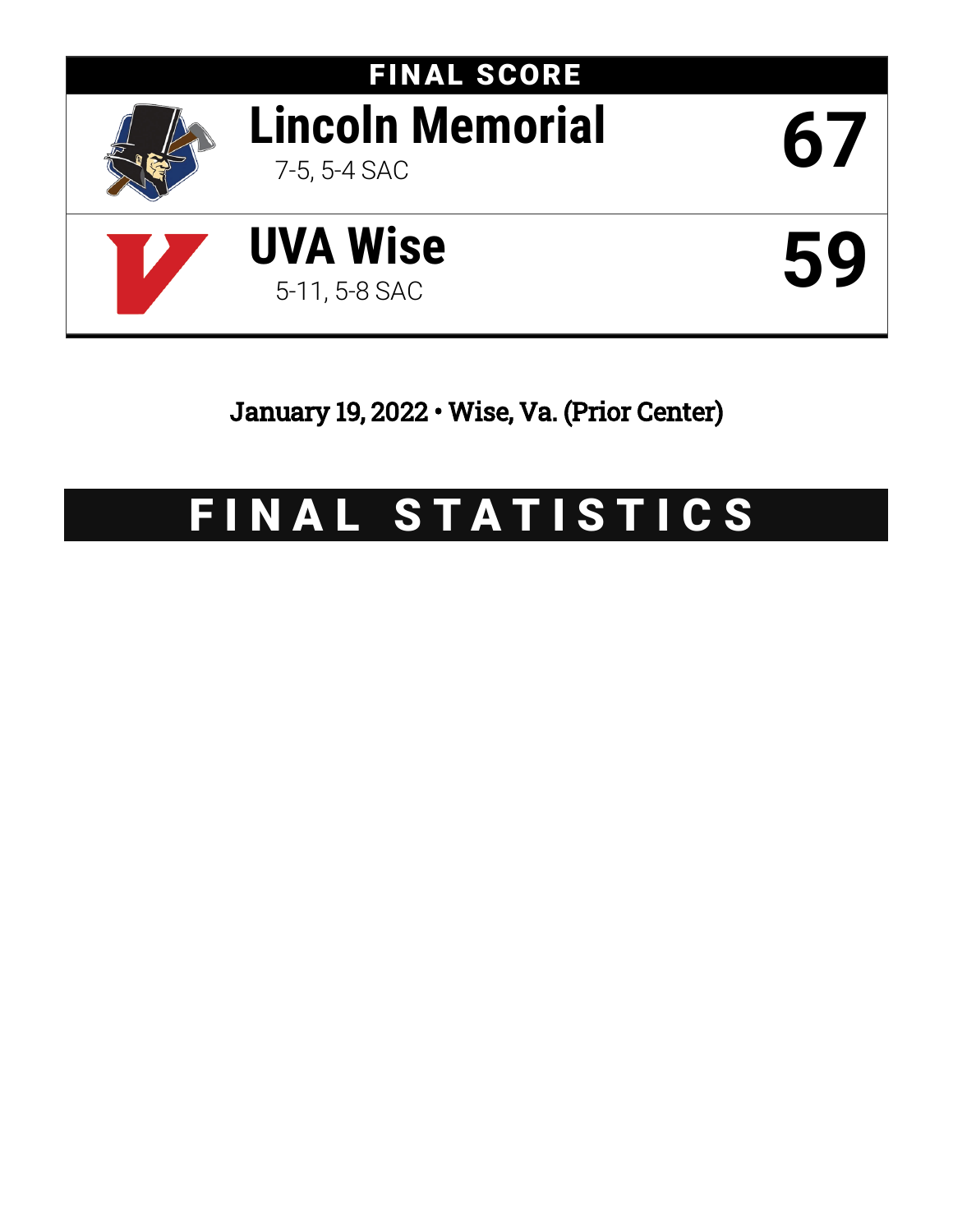# **Official Box Score Lincoln Memorial vs UVA Wise Game Totals -- Final Statistics January 19, 2022 at Wise, Va. (Prior Center)**



|     | <b>Lincoln Memorial 67</b> |   | Record: 7-5, 5-4 SAC |           |           |          |                |                |                |                |              |          |             |              |                |       |
|-----|----------------------------|---|----------------------|-----------|-----------|----------|----------------|----------------|----------------|----------------|--------------|----------|-------------|--------------|----------------|-------|
| No. | Player                     | S | Pts                  | FG.       | 3FG       | FT       | 0 <sub>R</sub> | <b>DR</b>      | TR             | PF             | A            | TO       | <b>B</b> lk | Stl          | Min            | $+/-$ |
| 05  | KUEHNE, MIKAYLA            | g | 10                   | $4 - 10$  | $2 - 7$   | $0 - 0$  |                | 4              | 5              | 3              | 3            | 4        | $\Omega$    | 0            | 36             | 13    |
| 10  | DAVISSON, IRELYNN          | g | 12                   | $4-9$     | $4 - 7$   | $0 - 0$  | 0              | 4              | 4              | $\overline{2}$ | 4            | 4        |             |              | 35             | 14    |
| 20  | <b>FLOWERS, LAUREN</b>     | g | 27                   | $10 - 13$ | $2 - 3$   | $5-6$    | 0              | 4              | 4              | 2              | 3            | 3        | $\Omega$    | 3            | 36             | 8     |
| 33  | DAY, GRACE                 | t | 0                    | $0 - 1$   | $0 - 0$   | $0 - 0$  | $\mathcal{P}$  | $\mathcal{P}$  | 4              | 1              | $\Omega$     | 1        | $\Omega$    | $\mathbf{0}$ | 14             | 6     |
| 35  | PROFFITT, LINDSAY          | g | 8                    | $3 - 5$   | $1 - 3$   | $1 - 2$  |                | 5              | 6              | 5              | $\mathbf{0}$ | 3        |             | $\mathbf{0}$ | 28             | 3     |
| 01  | RIOS, GEOVANA              |   | $\Omega$             | $0 - 1$   | $0 - 0$   | $0 - 0$  | $\Omega$       | $\Omega$       | 0              | 0              | $\mathbf{0}$ | 0        | $\Omega$    | $\Omega$     | $-4$           | 0     |
| 04  | KISER, LEXI                |   | 2                    | $1 - 3$   | $0 - 2$   | $0-0$    | 0              | 1              | 1              | 0              |              | 1        | $\Omega$    | $\Omega$     | $\overline{7}$ | 3     |
| 12  | CANADAY, ALEX              |   | 3.                   | $1 - 4$   | $1 - 3$   | $0 - 0$  | 0              | $\overline{2}$ | $\overline{2}$ | $\mathcal{P}$  | 3            |          |             | 2            | 24             | 19    |
| 14  | KIRKPATRICK, ADDI          |   | 5                    | 1-1       | $0 - 0$   | $3 - 3$  | 0              | 3              | 3              |                | 0            | 2        | 0           | 0            | 1              | -4    |
| 23  | <b>KENNY, KASSIDY</b>      |   | 0                    | $0 - 1$   | $0 - 1$   | $0 - 0$  | $\Omega$       | $\Omega$       | $\Omega$       |                |              | $\Omega$ | $\Omega$    | $\Omega$     | 4              | 2     |
|     | <b>TEAM</b>                |   |                      |           |           |          | 0              | 2              | $\overline{2}$ | 0              |              | 0        |             |              |                |       |
|     | <b>TOTALS</b>              |   | 67                   | 24-48     | $10 - 26$ | $9 - 11$ | 4              | 27             | 31             | 17             | 15           | 19       | 3           | 6            | 181            |       |

| <b>Shooting By Period</b> |           |       |           |       |          |       |
|---------------------------|-----------|-------|-----------|-------|----------|-------|
| Period                    | FG        | FG%   | 3FG       | 3FG%  | FT       | FT%   |
| 1st Qtr                   | $4 - 11$  | 36%   | 1-6       | 17%   | $0 - 0$  | $0\%$ |
| 2nd Qtr                   | $5 - 12$  | 42%   | $1 - 4$   | 25%   | $5 - 5$  | 100%  |
| 3rd Qtr                   | $11 - 15$ | 73%   | $5 - 7$   | 71%   | $0 - 0$  | 0%    |
| 4th Qtr                   | $4 - 10$  | 40%   | $3-9$     | 33%   | $4-6$    | 67%   |
| 1st Half                  | $9 - 23$  | 39%   | $2 - 10$  | 20%   | $5 - 5$  | 100%  |
| 2nd Half                  | $15 - 25$ | 60%   | $8 - 16$  | 50%   | $4-6$    | 67%   |
| Game                      | $24 - 48$ | 50.0% | $10 - 26$ | 38.5% | $9 - 11$ | 81.8% |

*Deadball Rebounds:* 2,0 *Last FG:* 4th-03:49 *Largest lead:* By 10 at 4th-08:07 *Technical Fouls:* None.

|  | <b>UVA Wise 59</b> |  |
|--|--------------------|--|
|--|--------------------|--|

# **UVA Wise 59 Record: 5-11, 5-8 SAC**

| No. | Player                 | S  | Pts            | FG.      | 3FG      | FT.       | 0 <sub>R</sub> | DR | TR | PF            | A  | TO | Blk          | Stl | Min | $+/-$        |
|-----|------------------------|----|----------------|----------|----------|-----------|----------------|----|----|---------------|----|----|--------------|-----|-----|--------------|
| 00  | ROSS, CAITLYN          | g  | 5              | $2 - 8$  | $0 - 3$  | 1-1       | 2              | 3  | 5  | 5             | 4  | 6  | 0            |     | 29  | $-7$         |
| 11  | SAMS, PEYTON           | g  | 6              | $2 - 6$  | $2 - 4$  | $0 - 0$   | 0              | 4  | 4  | 3             | 4  | 2  | $\mathbf{0}$ | 0   | 35  | $-10$        |
| 12  | VANZANT, NIA           | g  | 12.            | $5 - 12$ | $0 - 2$  | $2 - 4$   | $\overline{2}$ | 2  | 4  | 4             |    | 2  | 0            | 2   | 28  | $\mathbf{0}$ |
| 20  | JOHNSON, KALEE         |    | 16             | $5 - 13$ | $2 - 3$  | $4 - 4$   | $\overline{2}$ | 4  | 6  | $\mathcal{P}$ | 3  | 2  | $\Omega$     | 3   | 31  | $-7$         |
| 40  | <b>CRAWFORD, MEG</b>   | C. | 2              | $1 - 5$  | $0 - 0$  | $0 - 0$   | 0              |    |    |               | 0  | 0  | 0            | 0   | 11  | $-4$         |
| 03  | <b>BURNSIDE, SABLE</b> |    | 4              | $1 - 1$  | $1 - 1$  | $1 - 2$   |                |    | 2. | 0             | 0  | 0  | $\mathbf{0}$ | 0   | 4   | $-1$         |
| 15  | <b>HESTER, JOSIE</b>   |    | 0              | $0 - 0$  | $0 - 0$  | $0 - 0$   | 0              | 0  | 0  | 0             | 0  | 0  | 0            | 0   | 0   | 0            |
| 21  | KING, MACKENZIE        |    | 12             | $4 - 8$  | $4 - 8$  | $0 - 0$   | 0              | 2  | 2  |               | 1  |    |              |     | 23  | 4            |
| 32  | GOLDEN, JAYMI          |    | 0              | $0 - 1$  | $0 - 0$  | $0 - 0$   | 0              |    |    | 0             | 1  | 0  | $\mathbf{0}$ | 0   | 9   | -6           |
| 33  | <b>BURGER, KATLIN</b>  |    | $\overline{2}$ | $0 - 2$  | $0 - 0$  | $2 - 2$   |                |    | 2  | $\mathcal{P}$ | 1  |    | $\Omega$     |     | 9   | $-9$         |
|     | <b>TEAM</b>            |    |                |          |          |           | 2              |    | 3  | $\Omega$      |    | 0  |              |     |     |              |
|     | <b>TOTALS</b>          |    | 59             | 20-56    | $9 - 21$ | $10 - 13$ | 10             | 20 | 30 | 18            | 15 | 14 |              | 8   | 179 |              |

| <b>Shooting By Period</b> |           |       |          |       |           |       |
|---------------------------|-----------|-------|----------|-------|-----------|-------|
| Period                    | FG        | FG%   | 3FG      | 3FG%  | FT        | FT%   |
| 1st Qtr                   | $4 - 11$  | 36%   | 1-3      | 33%   | $2 - 2$   | 100%  |
| 2nd Qtr                   | $8-22$    | 36%   | $3-9$    | 33%   | $4 - 5$   | 80%   |
| 3rd Qtr                   | $3 - 12$  | 25%   | $3 - 4$  | 75%   | $2 - 2$   | 100%  |
| 4th Qtr                   | $5 - 11$  | 45%   | $2 - 5$  | 40%   | $2 - 4$   | 50%   |
| 1st Half                  | $12 - 33$ | 36%   | $4 - 12$ | 33%   | $6 - 7$   | 86%   |
| 2nd Half                  | $8 - 23$  | 35%   | $5-9$    | 56%   | $4-6$     | 67%   |
| Game                      | 20-56     | 35.7% | $9 - 21$ | 42.9% | $10 - 13$ | 76.9% |

| Game Notes:                                      |  |
|--------------------------------------------------|--|
| Officials: Josh Beutell, Tony Sherrill and Scott |  |
| Neiderer.                                        |  |

Start Time: **5:30 p.m.** Conference Game;

| <b>Score</b> |    | 1st 2nd 3rd |    | 4th | тот |
|--------------|----|-------------|----|-----|-----|
| M            | q  | 16          | 27 | 15  | 67  |
| WISE         | 11 | 23          | 11 | 14  | 59  |

| LM led for 17:12. WISE led for 21:07. |                 |  |  |  |  |  |  |  |  |
|---------------------------------------|-----------------|--|--|--|--|--|--|--|--|
| Game was tied for 1:23.               |                 |  |  |  |  |  |  |  |  |
| Times tied: 4                         | Lead Changes: 2 |  |  |  |  |  |  |  |  |

| <b>Points</b>     | LМ             | <b>WISE</b>    |
|-------------------|----------------|----------------|
| In the Paint      | 24             | 22             |
| Off Turns         | 11             | 17             |
| 2nd Chance        | 3              | 8              |
| <b>Fast Break</b> |                | 13             |
| Bench             | 10             | 18             |
| Per Poss          | 0.931<br>29/72 | 0.831<br>25/71 |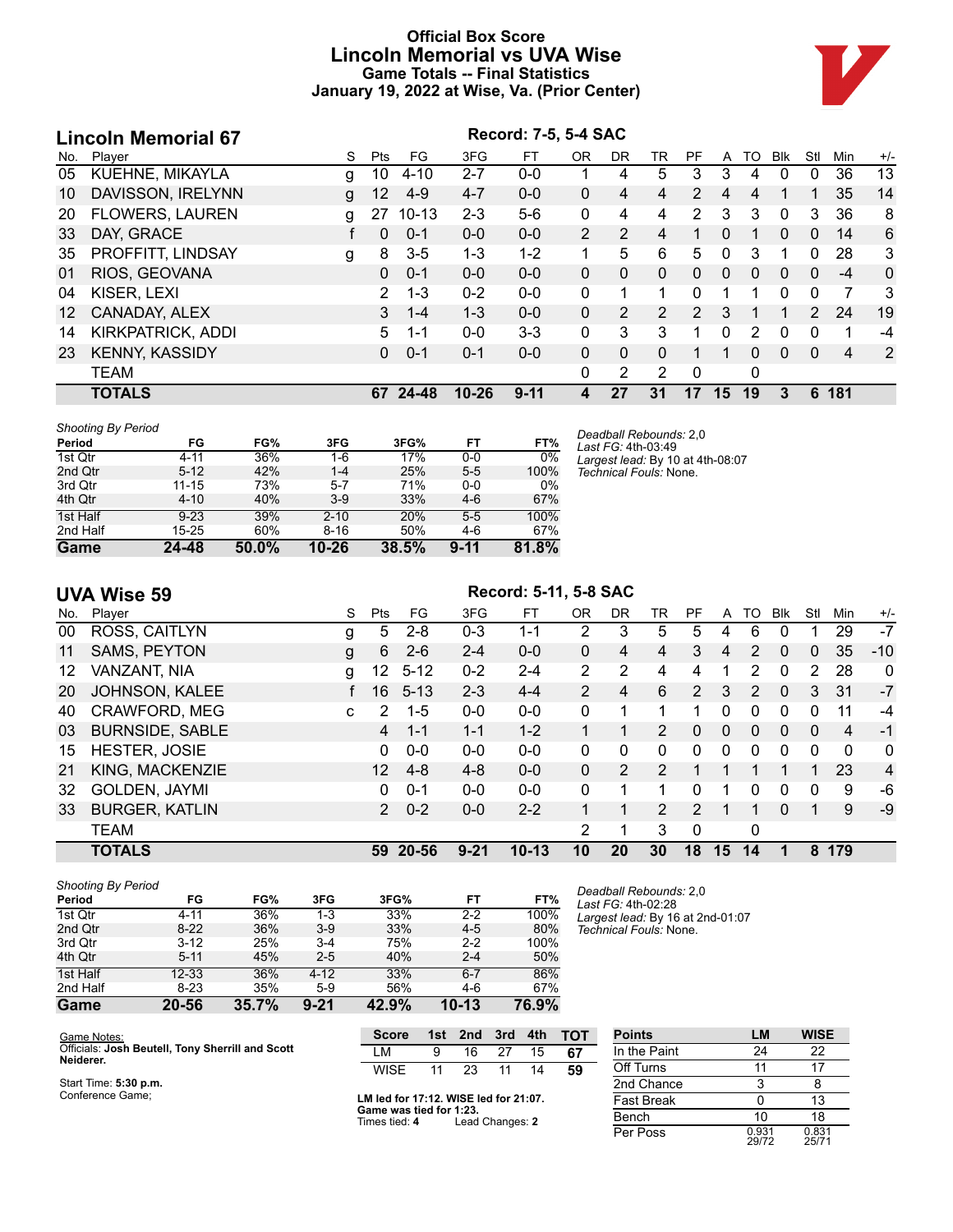# **Official Box Score Lincoln Memorial vs UVA Wise First Half Statistics Only January 19, 2022 at Wise, Va. (Prior Center)**



# **Lincoln Memorial 25**<br>No. Player **Record: 7-5, 5-4 SAC**<br>S Pts FG 3FG FT OR DF No. Player S Pts FG 3FG FT OR DR TR PF A TO Blk Stl Min +/- 05 KUEHNE, MIKAYLA g 5 2-4 1-3 0-0 0 1 1 3 1 2 0 0 16 -5 10 DAVISSON, IRELYNN g 3 1-5 1-3 0-0 0 3 3 1 4 3 0 1 15 -3 20 FLOWERS, LAUREN g 8 3-6 0-1 2-2 0 3 3 1 2 2 0 1 16 -9 33 DAY, GRACE f 0 0-1 0-0 0-0 2 2 4 1 0 1 0 0 14 -10 35 PROFFITT, LINDSAY g 2 1-3 0-2 0-0 0 2 2 3 0 1 1 0 20 -9 01 RIOS, GEOVANA 0 0-1 0-0 0-0 0 0 0 0 0 0 0 0 -4 0 04 KISER, LEXI 2 1-2 0-1 0-0 0 1 1 0 0 0 0 0 -2 1 12 CANADAY, ALEX 0 0-0 0-0 0-0 0 0 0 1 0 0 1 0 4 2 14 KIRKPATRICK, ADDI 5 1-1 0-0 3-3 0 3 3 1 0 2 0 0 1 -4 23 KENNY, KASSIDY 0 0-0 0-0 0-0 0 0 0 0 0 0 0 0 0 0 TEAM 0 2 2 0 0 **TOTALS 25 9-23 2-10 5-5 2 17 19 11 7 11 2 2 80**

| Shooting By Period<br>Period | FG       | FG%   | 3FG       | 3FG%  | FT       | FT%   |
|------------------------------|----------|-------|-----------|-------|----------|-------|
| 1st Qtr                      | 4-11     | 36%   | 1-6       | 17%   | 0-0      | 0%    |
| 2nd Qtr                      | $5 - 12$ | 42%   | $1-4$     | 25%   | $5-5$    | 100%  |
| 1st Half                     | 24-48    | 50%   | $10 - 26$ | 38%   | $9 - 11$ | 82%   |
| Game                         | 24-48    | 50.0% | 10-26     | 38.5% | $9 - 11$ | 81.8% |

*Deadball Rebounds:* 2,0 *Last FG Half:* LM 2nd-00:23

|     | <b>UVA Wise 34</b>     |   |            |          |          | Record: 5-11, 5-8 SAC |           |           |              |               |              |          |            |               |              |                |
|-----|------------------------|---|------------|----------|----------|-----------------------|-----------|-----------|--------------|---------------|--------------|----------|------------|---------------|--------------|----------------|
| No. | Player                 | S | <b>Pts</b> | FG.      | 3FG      | <b>FT</b>             | <b>OR</b> | <b>DR</b> | <b>TR</b>    | <b>PF</b>     | A            | TO       | <b>BIK</b> | <b>Stl</b>    | Min          | $+/-$          |
| 00  | ROSS, CAITLYN          | g | 5          | $2 - 5$  | $0 - 2$  | $1 - 1$               | 2         | 2         | 4            |               | 2            |          | 0          | 0             | 16           | 9              |
| 11  | <b>SAMS, PEYTON</b>    | g | 3          | $1 - 3$  | $1 - 2$  | $0 - 0$               | 0         | 3         | 3            |               | 2            |          | 0          | $\Omega$      | 15           | $\overline{7}$ |
| 12  | VANZANT, NIA           | g |            | $3 - 8$  | $0 - 2$  | $1 - 2$               | 0         | 2         | 2            | 2             |              | 0        | 0          | 2             | 14           | 7              |
| 20  | JOHNSON, KALEE         |   | 11         | $3-9$    | $1 - 2$  | $4 - 4$               | 1.        |           | 2            | $\Omega$      | 2            | 1        | $\Omega$   | $\mathcal{P}$ | 13           | 8              |
| 40  | CRAWFORD, MEG          | C | 2          | 1-4      | $0 - 0$  | $0-0$                 | 0         | 1         | 1            |               | 0            | 0        | 0          | 0             |              | 2              |
| 03  | <b>BURNSIDE, SABLE</b> |   | 0          | $0 - 0$  | $0 - 0$  | $0 - 0$               | 0         | 0         | 0            | 0             | $\mathbf{0}$ | 0        | 0          | $\Omega$      | $\mathbf{0}$ | $\mathbf 0$    |
| 15  | <b>HESTER, JOSIE</b>   |   | 0          | $0 - 0$  | $0 - 0$  | $0-0$                 | 0         | $\Omega$  | 0            | 0             | 0            | 0        | 0          | 0             | $\Omega$     | 0              |
| 21  | KING, MACKENZIE        |   | 6          | $2 - 4$  | $2 - 4$  | $0 - 0$               | $\Omega$  | 1         | $\mathbf 1$  |               |              | $\Omega$ | $\Omega$   |               | 9            | 7              |
| 32  | GOLDEN, JAYMI          |   | $\Omega$   | $0 - 0$  | $0 - 0$  | $0-0$                 | $\Omega$  | $\Omega$  | $\mathbf{0}$ | 0             | $\mathbf{0}$ | $\Omega$ | 0          | $\Omega$      | 3            | 4              |
| 33  | <b>BURGER, KATLIN</b>  |   | 0          | $0 - 0$  | $0 - 0$  | $0 - 0$               | 0         | 1         | $\mathbf{1}$ | $\mathcal{P}$ | $\Omega$     | 0        | $\Omega$   | $\Omega$      | 3            | $\mathbf 1$    |
|     | <b>TEAM</b>            |   |            |          |          |                       | 2         | 1         | 3            | 0             |              | 0        |            |               |              |                |
|     | <b>TOTALS</b>          |   |            | 34 12-33 | $4 - 12$ | $6 - 7$               | 5         | 12        | 17           | 8             | 8            | 3        | $\bf{0}$   | 5             | 80           |                |
|     |                        |   |            |          |          |                       |           |           |              |               |              |          |            |               |              |                |

| <b>Shooting By Period</b><br>Period | FG        | FG%   | 3FG      | 3FG%     | FT        | FT%   |
|-------------------------------------|-----------|-------|----------|----------|-----------|-------|
| 1st Otr                             | 4-11      | 36%   | 1-3      | 33%      | $2-2$     | 100%  |
| 2nd Otr                             | $8 - 22$  | 36%   | $3-9$    | 33%      | $4-5$     | 80%   |
| 1st Half                            | $20 - 56$ | 36%   | $9 - 21$ | 43%      | $10-13$   | 77%   |
| Game                                | 20-56     | 35.7% | $9 - 21$ | $42.9\%$ | $10 - 13$ | 76.9% |

*Deadball Rebounds:* 2,0 *Last FG Half:* WISE 2nd-01:46

| Game Notes:                                                   | <b>Score</b> | 1st | 2 <sub>nd</sub> | 3rd | 4th | <b>TOT</b> | <b>Points from (This Period)</b> | <b>LM WISE</b> |
|---------------------------------------------------------------|--------------|-----|-----------------|-----|-----|------------|----------------------------------|----------------|
| Officials: Josh Beutell, Tony Sherrill and Scott<br>Neiderer. | ∟M           |     | 16              | דר  | 15  | 67         | In the Paint                     |                |
|                                                               | <b>WISE</b>  |     | 23              |     | 14  | 59         | Off Turns                        |                |
| Start Time: 5:30 p.m.                                         |              |     |                 |     |     |            | 2nd Chance                       |                |
| Conference Game;                                              |              |     |                 |     |     |            | <b>Fast Break</b>                |                |
|                                                               |              |     |                 |     |     |            | Bench                            |                |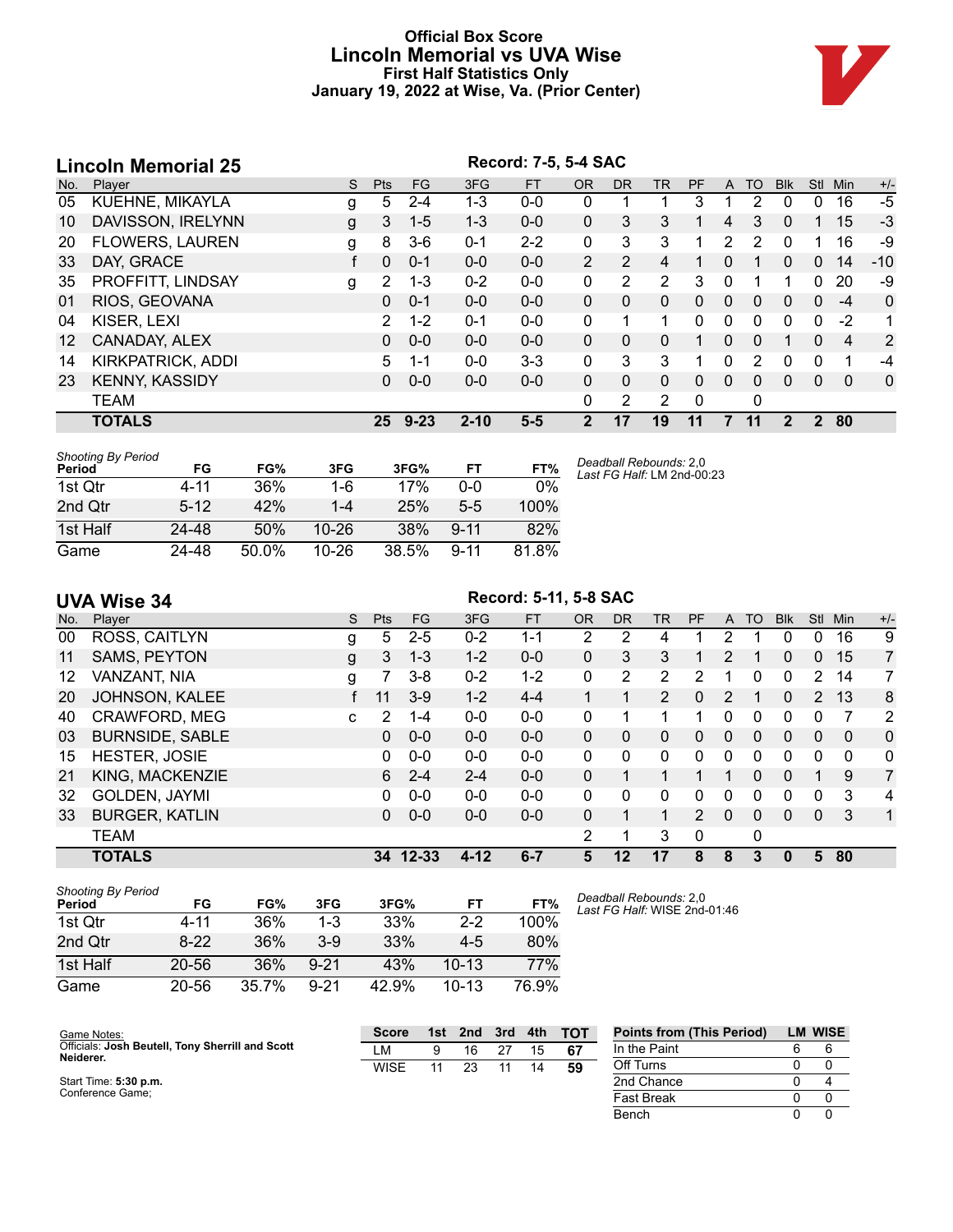# **Official Play-By-Play Lincoln Memorial vs UVA Wise First Quarter January 19, 2022 at Wise, Va. (Prior Center)**



### **Period 1**

<mark>Starters:</mark><br>Lincoln Memorial: 05 KUEHNE,MIKAYLA (g); 10 DAVISSON,IRELYNN (g); 20 FLOWERS,LAUREN (g); 33 DAY,GRACE (f); 35 PROFFITT,LINDSAY (g);<br>**UVA Wise**: 00 ROSS,CAITLYN (g); 11 SAMS,PEYTON (g); 12 VANZANT,NIA (g); 20 JO

| <b>Time</b> | <b>VISITORS: Lincoln Memorial</b>      | <b>Score</b> | <b>Margin</b>  | <b>HOME: UVA Wise</b>                                          |
|-------------|----------------------------------------|--------------|----------------|----------------------------------------------------------------|
| 09:47       | GOOD! 3PTR by DAVISSON, IRELYNN        | $0 - 3$      | $V_3$          |                                                                |
| 09:47       | ASSIST by FLOWERS, LAUREN              |              |                |                                                                |
| 09:25       |                                        |              |                | MISSED 3PTR by JOHNSON, KALEE                                  |
| 09:25       |                                        |              |                | REBOUND (OFF) by ROSS, CAITLYN                                 |
| 09:21       |                                        | $2 - 3$      | V <sub>1</sub> | GOOD! LAYUP by ROSS, CAITLYN [PNT]                             |
| 09:05       | MISSED 3PTR by PROFFITT, LINDSAY       |              |                |                                                                |
| 09:05       |                                        |              |                | REBOUND (DEF) by TEAM                                          |
| 09:02       | FOUL by DAVISSON, IRELYNN              |              |                |                                                                |
| 08:51       |                                        |              |                | MISSED JUMPER by CRAWFORD, MEG                                 |
| 08:51       | REBOUND (DEF) by KUEHNE, MIKAYLA       |              |                |                                                                |
| 08:33       | MISSED 3PTR by KUEHNE, MIKAYLA         |              |                |                                                                |
| 08:33       |                                        |              |                | REBOUND (DEF) by VANZANT, NIA                                  |
| 08:14       |                                        |              |                | MISSED JUMPER by JOHNSON, KALEE                                |
| 08:14       |                                        |              |                | REBOUND (OFF) by JOHNSON, KALEE                                |
| 08:11       | FOUL by DAY, GRACE                     |              |                |                                                                |
| 08:11       |                                        | $3 - 3$      | $\top$         | GOOD! FT by JOHNSON, KALEE                                     |
| 08:11       |                                        | $4 - 3$      | H <sub>1</sub> | GOOD! FT by JOHNSON, KALEE                                     |
| 07:57       | MISSED 3PTR by KUEHNE, MIKAYLA         |              |                |                                                                |
| 07:57       |                                        |              |                | REBOUND (DEF) by SAMS, PEYTON                                  |
| 07:42       |                                        | $7 - 3$      | H <sub>4</sub> | GOOD! 3PTR by SAMS, PEYTON                                     |
| 07:42       |                                        |              |                | ASSIST by JOHNSON, KALEE                                       |
| 07:20       | GOOD! LAYUP by FLOWERS, LAUREN [PNT]   | $7 - 5$      | H <sub>2</sub> |                                                                |
| 07:20       | ASSIST by DAVISSON, IRELYNN            |              |                |                                                                |
| 07:06       |                                        |              |                | MISSED JUMPER by SAMS, PEYTON                                  |
| 07:06       | REBOUND (DEF) by PROFFITT, LINDSAY     |              |                |                                                                |
| 06:52       | MISSED 3PTR by FLOWERS, LAUREN         |              |                |                                                                |
| 06:52       |                                        |              |                | REBOUND (DEF) by ROSS, CAITLYN                                 |
| 06:43       |                                        |              |                | MISSED LAYUP by VANZANT, NIA                                   |
| 06:43       | REBOUND (DEF) by DAY, GRACE            |              |                |                                                                |
| 06:18       | GOOD! LAYUP by PROFFITT, LINDSAY [PNT] | $7 - 7$      | T              |                                                                |
| 06:18       | ASSIST by KUEHNE, MIKAYLA              |              |                |                                                                |
| 05:55       |                                        | $9 - 7$      | H <sub>2</sub> | GOOD! LAYUP by VANZANT, NIA [PNT]                              |
| 05:55       |                                        |              |                | ASSIST by JOHNSON, KALEE                                       |
| 05:37       | GOOD! LAYUP by FLOWERS, LAUREN [PNT]   | $9 - 9$      | T              |                                                                |
| 05:11       |                                        | $11-9$       | H <sub>2</sub> | GOOD! LAYUP by CRAWFORD, MEG [PNT]                             |
| 05:11       |                                        |              |                | ASSIST by ROSS, CAITLYN                                        |
| 04:51       | MISSED JUMPER by DAVISSON, IRELYNN     |              |                |                                                                |
| 04:51       | REBOUND (OFF) by DAY, GRACE            |              |                |                                                                |
| 04:49       | MISSED LAYUP by DAY, GRACE             |              |                |                                                                |
| 04:49       |                                        |              |                | REBOUND (DEF) by ROSS, CAITLYN                                 |
| 04:25       |                                        |              |                | MISSED LAYUP by CRAWFORD, MEG                                  |
| 04:25       | REBOUND (DEF) by DAY, GRACE            |              |                |                                                                |
| 04:09       | MISSED 3PTR by PROFFITT, LINDSAY       |              |                |                                                                |
| 04:09       |                                        |              |                |                                                                |
| 03:56       |                                        |              |                | REBOUND (DEF) by SAMS, PEYTON                                  |
| 03:56       |                                        |              |                | MISSED 3PTR by ROSS, CAITLYN<br>REBOUND (OFF) by ROSS, CAITLYN |
| 03:51       |                                        |              |                |                                                                |
|             | FOUL by PROFFITT, LINDSAY              |              |                |                                                                |
| 03:51       |                                        |              |                | <b>TIMEOUT MEDIA</b>                                           |

# **Lincoln Memorial 9, UVA Wise 11**

| <b>Points (This Period)</b> | LM            | <b>WISE</b>   |
|-----------------------------|---------------|---------------|
| In the Paint                | 6             |               |
| Off Turns                   |               |               |
| 2nd Chance                  |               |               |
| <b>Fast Break</b>           |               |               |
| Bench                       |               |               |
| Per Poss                    | 0.818<br>4/11 | 1.100<br>5/10 |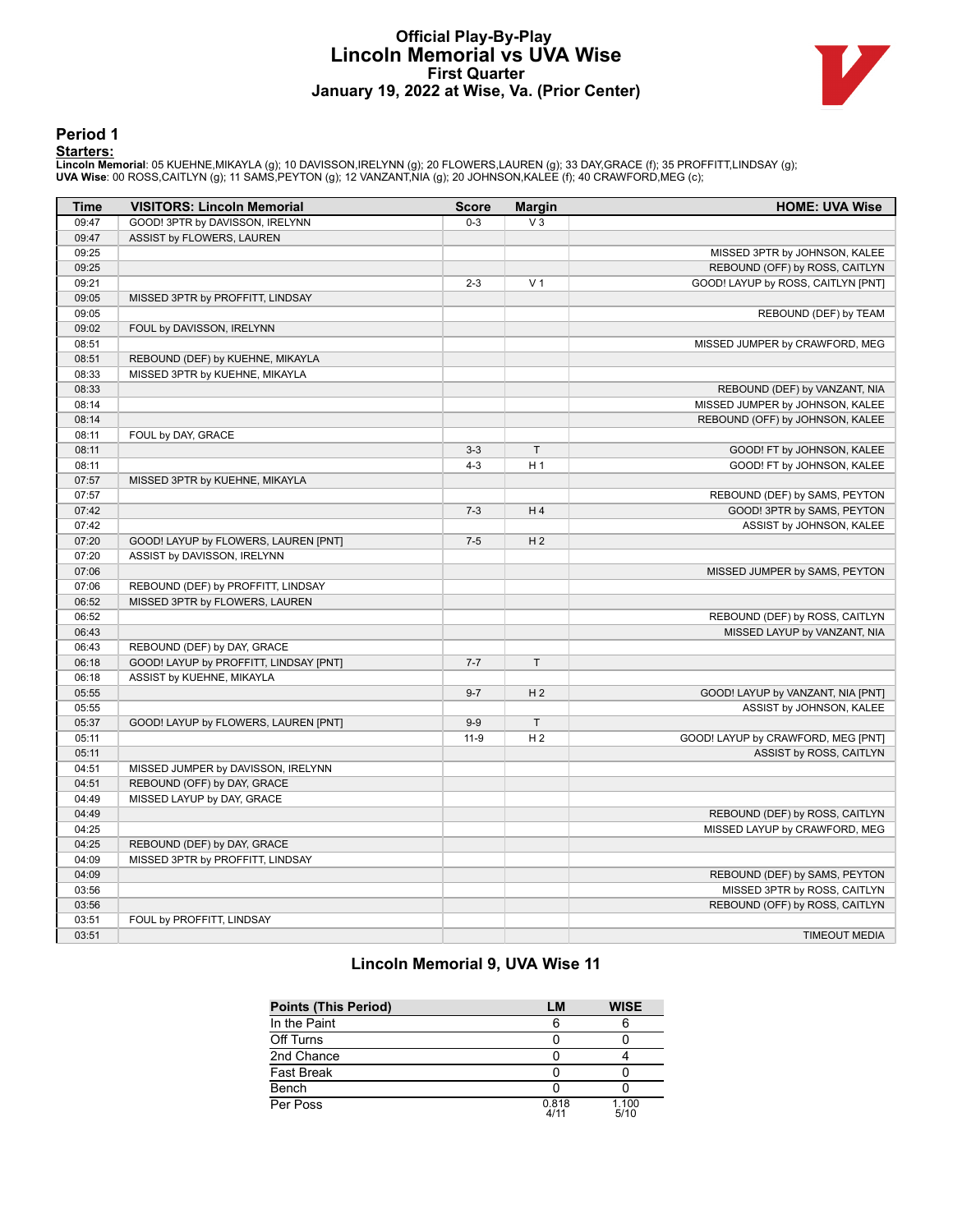# **Official Play-By-Play Lincoln Memorial vs UVA Wise Second Quarter January 19, 2022 at Wise, Va. (Prior Center)**



### **Period 2**

<mark>Starters:</mark><br>Lincoln Memorial: 05 KUEHNE,MIKAYLA (g); 10 DAVISSON,IRELYNN (g); 20 FLOWERS,LAUREN (g); 33 DAY,GRACE (f); 35 PROFFITT,LINDSAY (g);<br>**UVA Wise**: 00 ROSS,CAITLYN (g); 11 SAMS,PEYTON (g); 12 VANZANT,NIA (g); 20 JO

| <b>Time</b>    | <b>VISITORS: Lincoln Memorial</b>                      | <b>Score</b> | <b>Margin</b>  | <b>HOME: UVA Wise</b>                             |
|----------------|--------------------------------------------------------|--------------|----------------|---------------------------------------------------|
| 09:48          |                                                        |              |                | TURNOVER by ROSS, CAITLYN                         |
| 09:48          | STEAL by DAVISSON, IRELYNN                             |              |                |                                                   |
| 09:36          |                                                        |              |                | FOUL by ROSS, CAITLYN                             |
| 09:29          | MISSED 3PTR by DAVISSON, IRELYNN                       |              |                |                                                   |
| 09:29          |                                                        |              |                | REBOUND (DEF) by JOHNSON, KALEE                   |
| 09:15          |                                                        |              |                | MISSED JUMPER by CRAWFORD, MEG                    |
| 09:15          |                                                        |              |                | REBOUND (OFF) by TEAM                             |
| 08:57          |                                                        |              |                | TURNOVER by JOHNSON, KALEE                        |
| 08:38<br>08:38 | TURNOVER by KIRKPATRICK, ADDI                          |              |                | SUB IN: KING, MACKENZIE                           |
| 08:38          |                                                        |              |                | SUB OUT: CRAWFORD, MEG                            |
| 08:28          |                                                        |              |                | MISSED LAYUP by VANZANT, NIA                      |
| 08:28          | REBOUND (DEF) by KIRKPATRICK, ADDI                     |              |                |                                                   |
| 08:08          | MISSED 3PTR by KISER, LEXI                             |              |                |                                                   |
| 08:08          |                                                        |              |                | REBOUND (DEF) by SAMS, PEYTON                     |
| 07:55          |                                                        | $13-9$       | H4             | GOOD! LAYUP by VANZANT, NIA [PNT]                 |
| 07:55          |                                                        |              |                | ASSIST by SAMS, PEYTON                            |
| 07:33          | GOOD! JUMPER by KISER, LEXI                            | $13 - 11$    | H <sub>2</sub> |                                                   |
| 07:33          | ASSIST by DAVISSON, IRELYNN                            |              |                |                                                   |
| 07:20          |                                                        | $16-11$      | H <sub>5</sub> | GOOD! 3PTR by JOHNSON, KALEE [FB]                 |
| 07:20          |                                                        |              |                | ASSIST by KING, MACKENZIE                         |
| 07:02          | MISSED JUMPER by RIOS, GEOVANA                         |              |                |                                                   |
| 07:02          |                                                        |              |                | REBOUND (DEF) by VANZANT, NIA                     |
| 06:51          |                                                        | 19-11        | H <sub>8</sub> | GOOD! 3PTR by KING, MACKENZIE [FB]                |
| 06:51          |                                                        |              |                | ASSIST by SAMS, PEYTON                            |
| 06:47<br>06:47 | TIMEOUT 20SEC                                          |              |                |                                                   |
| 06:47          |                                                        |              |                | SUB IN: BURGER, KATLIN<br>SUB OUT: JOHNSON, KALEE |
| 06:38          |                                                        |              |                | FOUL by BURGER, KATLIN                            |
| 06:34          | MISSED 3PTR by DAVISSON, IRELYNN                       |              |                |                                                   |
| 06:34          |                                                        |              |                | REBOUND (DEF) by KING, MACKENZIE                  |
| 06:26          |                                                        | $22 - 11$    | H 11           | GOOD! 3PTR by KING, MACKENZIE [FB]                |
| 06:26          |                                                        |              |                | ASSIST by ROSS, CAITLYN                           |
| 06:01          | MISSED JUMPER by FLOWERS, LAUREN                       |              |                |                                                   |
| 06:01          | REBOUND (OFF) by DAY, GRACE                            |              |                |                                                   |
| 05:45          | TURNOVER by DAVISSON, IRELYNN                          |              |                |                                                   |
| 05:28          |                                                        |              |                | MISSED 3PTR by KING, MACKENZIE                    |
| 05:28          | REBOUND (DEF) by FLOWERS, LAUREN                       |              |                |                                                   |
| 05:01          | MISSED LAYUP by FLOWERS, LAUREN                        |              |                |                                                   |
| 05:01          |                                                        |              |                | REBOUND (DEF) by BURGER, KATLIN                   |
| 04:50          |                                                        |              |                | MISSED 3PTR by VANZANT, NIA                       |
| 04:50<br>04:29 | REBOUND (DEF) by KISER, LEXI<br>TURNOVER by DAY, GRACE |              |                |                                                   |
| 04:29          | SUB IN: CANADAY, ALEX                                  |              |                |                                                   |
| 04:14          |                                                        |              |                | MISSED 3PTR by ROSS, CAITLYN                      |
| 04:14          | REBOUND (DEF) by FLOWERS, LAUREN                       |              |                |                                                   |
| 04:02          | GOOD! LAYUP by KUEHNE, MIKAYLA [PNT]                   | $22 - 13$    | H9             |                                                   |
| 03:50          |                                                        |              |                | MISSED LAYUP by VANZANT, NIA                      |
| 03:50          | BLOCK by PROFFITT, LINDSAY                             |              |                |                                                   |
| 03:49          |                                                        |              |                | FOUL by BURGER, KATLIN                            |
| 03:49          | REBOUND (DEF) by PROFFITT, LINDSAY                     |              |                |                                                   |
| 03:49          |                                                        |              |                | SUB IN: JOHNSON, KALEE                            |
| 03:49          |                                                        |              |                | SUB OUT: BURGER, KATLIN                           |
| 03:36          |                                                        |              |                | MISSED 3PTR by SAMS, PEYTON                       |
| 03:36          | REBOUND (DEF) by FLOWERS, LAUREN                       |              |                |                                                   |
| 03:33          | GOOD! 3PTR by KUEHNE, MIKAYLA                          | $22 - 16$    | H <sub>6</sub> |                                                   |
| 03:33          | ASSIST by FLOWERS, LAUREN                              |              |                |                                                   |
| 03:23          | MISSED JUMPER by DAVISSON, IRELYNN                     |              |                |                                                   |
| 03:23          |                                                        |              |                | REBOUND (DEF) by CRAWFORD, MEG                    |
| 03:19<br>03:19 | REBOUND (DEF) by DAVISSON, IRELYNN                     |              |                | MISSED LAYUP by ROSS, CAITLYN                     |
| 03:14          |                                                        |              |                | MISSED 3PTR by VANZANT, NIA                       |
| 03:14          | REBOUND (DEF) by DAVISSON, IRELYNN                     |              |                |                                                   |
| 03:10          | GOOD! LAYUP by FLOWERS, LAUREN [PNT]                   | $22 - 18$    | H4             |                                                   |
| 03:10          | ASSIST by DAVISSON, IRELYNN                            |              |                |                                                   |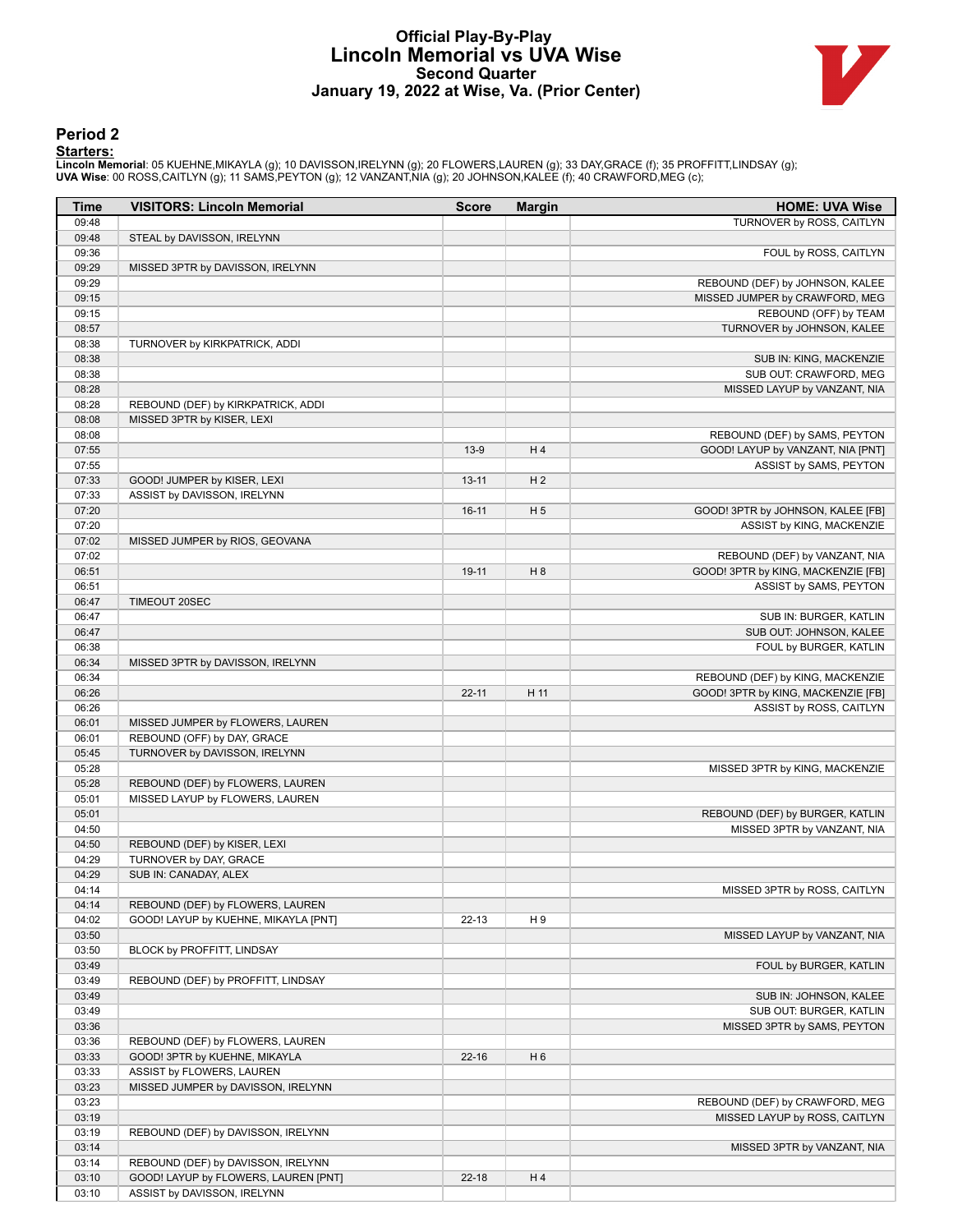| Time           | <b>VISITORS: Lincoln Memorial</b>                   | <b>Score</b> | <b>Margin</b>  | <b>HOME: UVA Wise</b>                  |
|----------------|-----------------------------------------------------|--------------|----------------|----------------------------------------|
| 02:57          | FOUL by KUEHNE, MIKAYLA                             |              |                |                                        |
| 02:57          |                                                     | $23 - 18$    | H <sub>5</sub> | GOOD! FT by VANZANT, NIA               |
| 02:57          |                                                     |              |                | MISSED FT by VANZANT, NIA              |
| 02:57          | REBOUND (DEF) by KIRKPATRICK, ADDI                  |              |                |                                        |
| 02:57          | SUB IN: KIRKPATRICK, ADDI                           |              |                |                                        |
| 02:57<br>02:57 | SUB OUT: KUEHNE, MIKAYLA                            |              |                | SUB IN: GOLDEN, JAYMI                  |
| 02:57          |                                                     |              |                | SUB OUT: SAMS, PEYTON                  |
| 02:47          | TURNOVER by DAVISSON, IRELYNN                       |              |                |                                        |
| 02:46          |                                                     |              |                | STEAL by VANZANT, NIA                  |
| 02:43          |                                                     | $25 - 18$    | H <sub>7</sub> | GOOD! LAYUP by VANZANT, NIA [FB/PNT]   |
| 02:31          | TURNOVER by KIRKPATRICK, ADDI                       |              |                |                                        |
| 02:30          |                                                     |              |                | STEAL by JOHNSON, KALEE                |
| 02:26          |                                                     |              |                | MISSED LAYUP by JOHNSON, KALEE         |
| 02:26          | REBOUND (DEF) by KIRKPATRICK, ADDI                  |              |                |                                        |
| 02:25          |                                                     |              |                | FOUL by VANZANT, NIA                   |
| 02:25          |                                                     |              |                | SUB IN: SAMS, PEYTON                   |
| 02:25<br>02:17 | TURNOVER by KUEHNE, MIKAYLA                         |              |                | SUB OUT: VANZANT, NIA                  |
| 02:16          |                                                     |              |                | STEAL by VANZANT, NIA                  |
| 02:08          | TURNOVER by FLOWERS, LAUREN                         |              |                |                                        |
| 02:08          | FOUL by FLOWERS, LAUREN                             |              |                |                                        |
| 02:02          |                                                     | $27-18$      | H9             | GOOD! LAYUP by ROSS, CAITLYN [PNT]     |
| 02:02          |                                                     |              |                | ASSIST by VANZANT, NIA                 |
| 02:02          | FOUL by KIRKPATRICK, ADDI                           |              |                |                                        |
| 02:02          |                                                     | $28-18$      | H 10           | GOOD! FT by ROSS, CAITLYN              |
| 02:02          | SUB IN: KISER, LEXI                                 |              |                |                                        |
| 02:02          | SUB OUT: DAVISSON, IRELYNN                          |              |                |                                        |
| 02:02<br>01:52 | SUB OUT: DAY, GRACE<br>FOUL by CANADAY, ALEX        |              |                |                                        |
| 01:49          | TURNOVER by FLOWERS, LAUREN                         |              |                |                                        |
| 01:48          |                                                     |              |                | STEAL by JOHNSON, KALEE                |
| 01:48          |                                                     | $30 - 18$    | H 12           | GOOD! LAYUP by JOHNSON, KALEE [PNT]    |
| 01:46          |                                                     | $32 - 18$    | H 14           | GOOD! LAYUP by JOHNSON, KALEE [FB/PNT] |
| 01:30          | TURNOVER by KUEHNE, MIKAYLA                         |              |                |                                        |
| 01:30          | FOUL by KUEHNE, MIKAYLA                             |              |                |                                        |
| 01:27          | TURNOVER by DAVISSON, IRELYNN                       |              |                |                                        |
| 01:26          |                                                     |              |                | STEAL by KING, MACKENZIE               |
| 01:09          |                                                     |              |                | TURNOVER by SAMS, PEYTON               |
| 01:09<br>01:07 | STEAL by FLOWERS, LAUREN<br>FOUL by KUEHNE, MIKAYLA |              |                |                                        |
| 01:07          |                                                     | $33-18$      | H 15           | GOOD! FT by JOHNSON, KALEE             |
| 01:07          |                                                     | $34-18$      | H 16           | GOOD! FT by JOHNSON, KALEE             |
| 01:07          | SUB IN: DAVISSON, IRELYNN                           |              |                |                                        |
| 01:04          |                                                     |              |                | FOUL by KING, MACKENZIE                |
| 01:04          | GOOD! FT by FLOWERS, LAUREN                         | 34-19        | H 15           |                                        |
| 01:04          | GOOD! FT by FLOWERS, LAUREN                         | 34-20        | H 14           |                                        |
| 00:57          | TURNOVER by PROFFITT, LINDSAY                       |              |                |                                        |
| 00:57          | FOUL by PROFFITT, LINDSAY                           |              |                |                                        |
| 00:48<br>00:48 |                                                     |              |                | MISSED 3PTR by KING, MACKENZIE         |
| 00:40          | REBOUND (DEF) by TEAM                               |              |                | MISSED JUMPER by JOHNSON, KALEE        |
| 00:40          | REBOUND (DEF) by TEAM                               |              |                |                                        |
| 00:38          |                                                     |              |                | FOUL by VANZANT, NIA                   |
| 00:31          |                                                     |              |                | FOUL by SAMS, PEYTON                   |
| 00:31          | GOOD! FT by KIRKPATRICK, ADDI                       | $34 - 21$    | H 13           |                                        |
| 00:31          | GOOD! FT by KIRKPATRICK, ADDI                       | 34-22        | H 12           |                                        |
| 00:23          | GOOD! LAYUP by KIRKPATRICK, ADDI [PNT]              | 34-24        | H 10           |                                        |
| 00:23          | ASSIST by DAVISSON, IRELYNN                         |              |                |                                        |
| 00:23          |                                                     |              |                | FOUL by CRAWFORD, MEG                  |
| 00:23          | GOOD! FT by KIRKPATRICK, ADDI                       | 34-25        | H9             |                                        |
| 00:23<br>00:23 | SUB IN: RIOS, GEOVANA<br>SUB OUT: PROFFITT, LINDSAY |              |                |                                        |
| 00:07          | FOUL by PROFFITT, LINDSAY                           |              |                |                                        |
| 00:07          |                                                     |              |                | MISSED JUMPER by JOHNSON, KALEE        |
| 00:07          | BLOCK by CANADAY, ALEX                              |              |                |                                        |
| 00:07          |                                                     |              |                | REBOUND (OFF) by TEAM                  |
| 00:01          |                                                     |              |                | MISSED LAYUP by JOHNSON, KALEE         |
| 00:01          | REBOUND (DEF) by DAVISSON, IRELYNN                  |              |                |                                        |

**Lincoln Memorial 25, UVA Wise 34**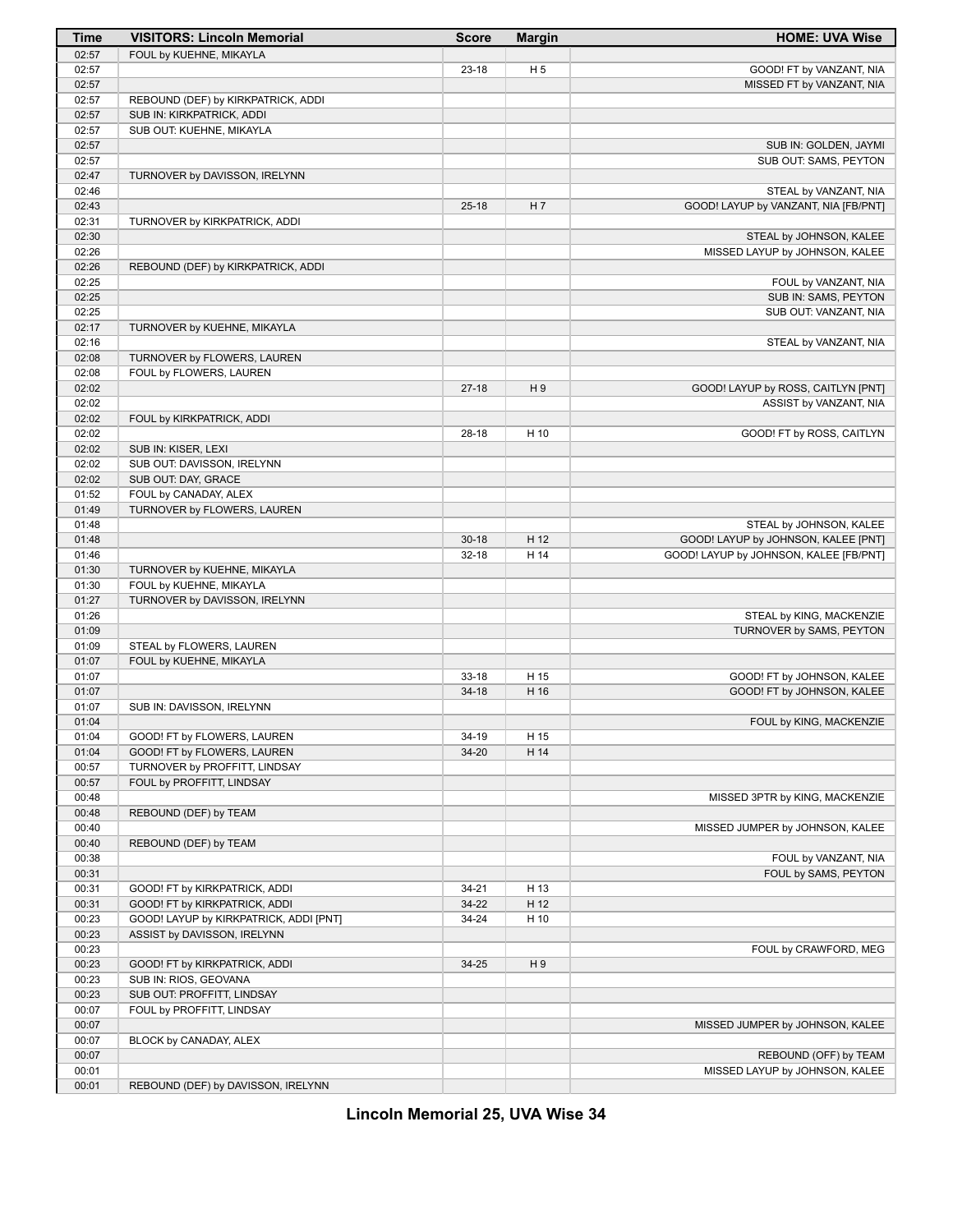| <b>Points (This Period)</b> | LM            | <b>WISE</b>   |
|-----------------------------|---------------|---------------|
| In the Paint                | 6             | 10            |
| Off Turns                   |               |               |
| 2nd Chance                  |               |               |
| <b>Fast Break</b>           |               | 13            |
| Bench                       |               |               |
| Per Poss                    | 0.615<br>7/26 | 0.852<br>9/27 |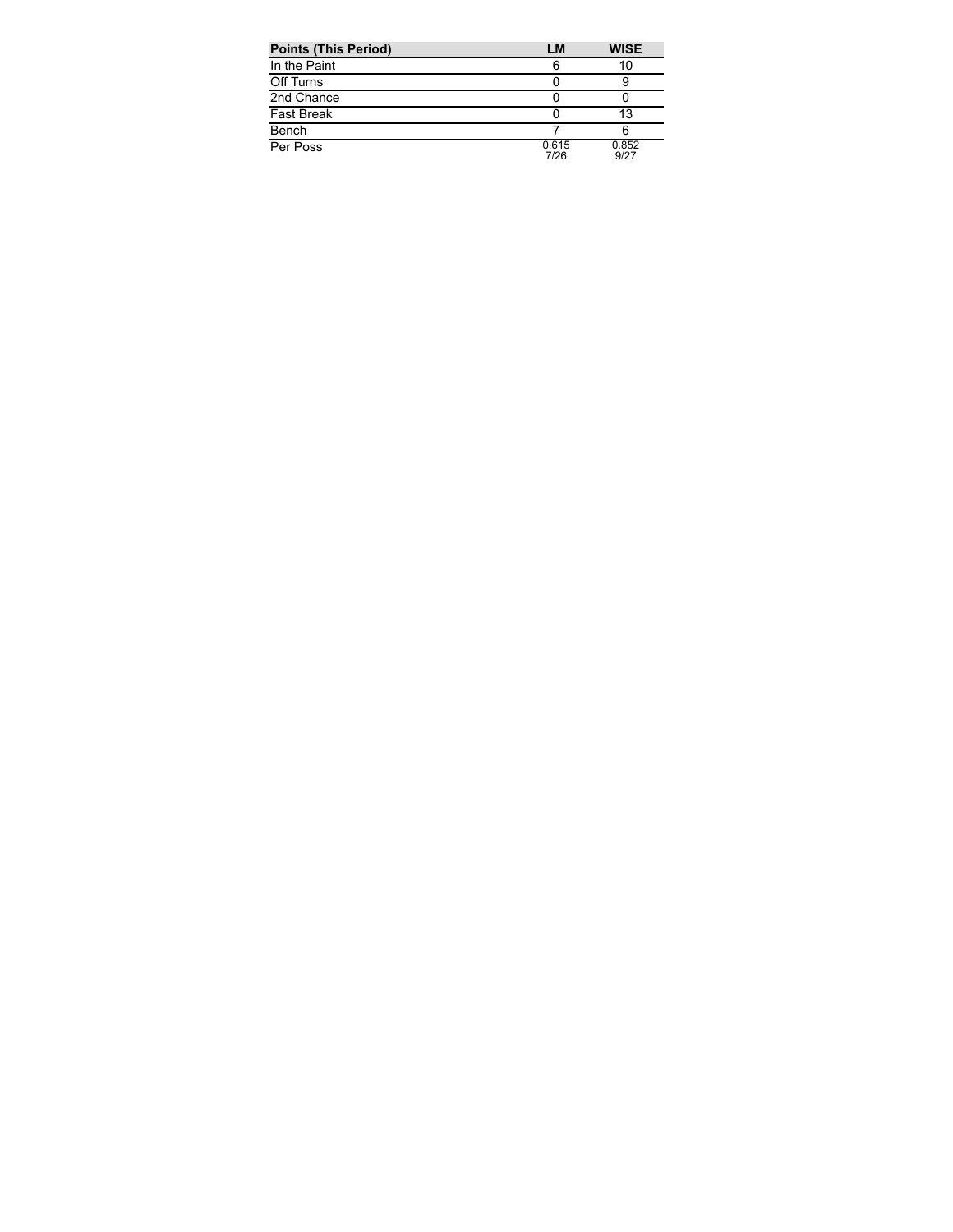# **Official Box Score Lincoln Memorial vs UVA Wise Second Half Statistics Only January 19, 2022 at Wise, Va. (Prior Center)**



|     | <b>Lincoln Memorial 42</b> |   |            |          |          | Record: 7-5, 5-4 SAC |                |              |                |                |              |          |              |                |              |       |
|-----|----------------------------|---|------------|----------|----------|----------------------|----------------|--------------|----------------|----------------|--------------|----------|--------------|----------------|--------------|-------|
| No. | Plaver                     | S | <b>Pts</b> | FG.      | 3FG      | <b>FT</b>            | <b>OR</b>      | <b>DR</b>    | <b>TR</b>      | <b>PF</b>      | A            | TO       | <b>B</b> lk  | Stl            | <b>Min</b>   | $+/-$ |
| 05  | KUEHNE, MIKAYLA            | g | 5          | $2 - 6$  | $1 - 4$  | $0 - 0$              |                | 3            | 4              | 0              | 2            | 2        | $\Omega$     | 0              | 20           | 18    |
| 10  | DAVISSON, IRELYNN          | g | 9          | $3 - 4$  | $3 - 4$  | $0 - 0$              | $\mathbf{0}$   |              |                |                | 0            |          |              | $\mathbf{0}$   | 20           | 17    |
| 20  | <b>FLOWERS, LAUREN</b>     | g | 19         | $7 - 7$  | $2 - 2$  | $3 - 4$              | 0              | 1            | 1              | 1              |              | 1        | $\Omega$     | 2              | 20           | 17    |
| 33  | DAY, GRACE                 |   | $\Omega$   | $0 - 0$  | $0 - 0$  | $0 - 0$              | 0              | 0            | $\Omega$       | 0              | $\mathbf{0}$ | $\Omega$ | $\Omega$     | 0              | $\mathbf{0}$ | 16    |
| 35  | PROFFITT, LINDSAY          | g | 6          | $2 - 2$  | $1 - 1$  | $1 - 2$              |                | 3            | 4              | $\overline{2}$ | $\mathbf{0}$ | 2        | $\Omega$     | 0              | 8            | 12    |
| 01  | RIOS, GEOVANA              |   | 0          | $0 - 0$  | $0 - 0$  | $0 - 0$              | $\Omega$       | $\Omega$     | $\Omega$       | 0              | $\Omega$     | $\Omega$ | $\Omega$     | $\Omega$       | $\Omega$     | 0     |
| 04  | KISER, LEXI                |   | 0          | $0 - 1$  | $0 - 1$  | $0-0$                | 0              | $\Omega$     | 0              | 0              |              | 1        | $\Omega$     | $\mathbf 0$    | 9            | 2     |
| 12  | CANADAY, ALEX              |   | 3          | $1 - 4$  | $1 - 3$  | $0 - 0$              | 0              | 2            | $\overline{2}$ |                | 3            |          | $\mathbf{0}$ | $\overline{2}$ | 20           | 17    |
| 14  | <b>KIRKPATRICK, ADDI</b>   |   | 0          | $0 - 0$  | $0 - 0$  | $0 - 0$              | $\Omega$       | 0            | 0              | 0              | 0            | 0        | 0            | $\Omega$       | 0            | 0     |
| 23  | <b>KENNY, KASSIDY</b>      |   | $\Omega$   | $0 - 1$  | $0 - 1$  | $0 - 0$              | $\Omega$       | $\Omega$     | $\Omega$       |                |              | $\Omega$ | $\Omega$     | $\Omega$       | 4            | 2     |
|     | TEAM                       |   |            |          |          |                      | 0              | $\mathbf{0}$ | 0              | 0              |              | 0        |              |                |              |       |
|     | <b>TOTALS</b>              |   |            | 42 15-25 | $8 - 16$ | 4-6                  | $\overline{2}$ | 10           | 12             | 6              | 8            | 8        |              | 4              | 101          |       |

| <b>Shooting By Period</b><br>Period | FG        | FG%   | 3FG       | 3FG%  | FT       | FT%   | Deadball Rebounds: 2,0<br>Last FG Half: LM 4th-03:49 |
|-------------------------------------|-----------|-------|-----------|-------|----------|-------|------------------------------------------------------|
| 3rd Qtr                             | $11 - 15$ | 73%   | $5 - 7$   | 71%   | 0-0      | $0\%$ |                                                      |
| 4th Qtr                             | $4 - 10$  | 40%   | $3-9$     | 33%   | 4-6      | 67%   |                                                      |
| 2nd Half                            | 0-0       | $0\%$ | 0-0       | 0%    | 0-0      | 0%    |                                                      |
| Game                                | 24-48     | 50.0% | $10 - 26$ | 38.5% | $9 - 11$ | 81.8% |                                                      |

**UVA Wise 25**<br>No. Player **Record: 5-11, 5-8 SAC**<br>S Pts FG 3FG FT OR DR No. Player S Pts FG 3FG FT OR DR TR PF A TO Blk Stl Min +/- ROSS, CAITLYN g 0 0-3 0-1 0-0 0 1 1 4 2 5 0 1 13 -16 SAMS, PEYTON g 3 1-3 1-2 0-0 0 1 1 2 2 1 0 0 20 -17 VANZANT, NIA g 5 2-4 0-0 1-2 2 0 2 2 0 2 0 0 14 -7 JOHNSON, KALEE f 5 2-4 1-1 0-0 1 3 4 2 1 1 0 1 18 -15 CRAWFORD, MEG c 0 0-1 0-0 0-0 0 0 0 0 0 0 0 0 4 -6 BURNSIDE, SABLE 4 1-1 1-1 1-2 1 1 2 0 0 0 0 0 4 -1 HESTER, JOSIE 0 0-0 0-0 0-0 0 0 0 0 0 0 0 0 0 0 KING, MACKENZIE 6 2-4 2-4 0-0 0 1 1 0 0 1 1 0 14 -3 GOLDEN, JAYMI 0 0-1 0-0 0-0 0 1 1 0 1 0 0 0 6 -10 BURGER, KATLIN 2 0-2 0-0 2-2 1 0 1 0 1 1 0 1 6 -10 TEAM 0 0 0 0 0 **TOTALS 25 8-23 5-9 4-6 5 8 13 10 7 11 1 3 99**

| <b>Shooting By Period</b><br>Period | FG       | FG%   | 3FG      | 3FG%  | FТ        | FT%   |
|-------------------------------------|----------|-------|----------|-------|-----------|-------|
| 3rd Otr                             | $3 - 12$ | 25%   | $3-4$    | 75%   | $2 - 2$   | 100%  |
| 4th Qtr                             | $5 - 11$ | 45%   | $2 - 5$  | 40%   | $2 - 4$   | 50%   |
| 2nd Half                            | 0-0      | 0%    | ი-ი      | $0\%$ | $0 - 0$   | $0\%$ |
| Game                                | 20-56    | 35.7% | $9 - 21$ | 42.9% | $10 - 13$ | 76.9% |

*Deadball Rebounds:* 2,0 *Last FG Half:* WISE 4th-02:28

Bench 7 6

| Game Notes:                                                   | <b>Score</b> | 1st | 2nd | 3rd | 4th | <b>TOT</b> | <b>Points from (This Period)</b> | <b>LM WISE</b> |
|---------------------------------------------------------------|--------------|-----|-----|-----|-----|------------|----------------------------------|----------------|
| Officials: Josh Beutell, Tony Sherrill and Scott<br>Neiderer. | LМ           |     | 16  |     | 15  | -67        | In the Paint                     |                |
|                                                               | <b>WISE</b>  | 11  | 23  | 11  | 14  | 59         | Off Turns                        |                |
| Start Time: 5:30 p.m.                                         |              |     |     |     |     |            | 2nd Chance                       |                |
| Conference Game:                                              |              |     |     |     |     |            | <b>Fast Break</b>                |                |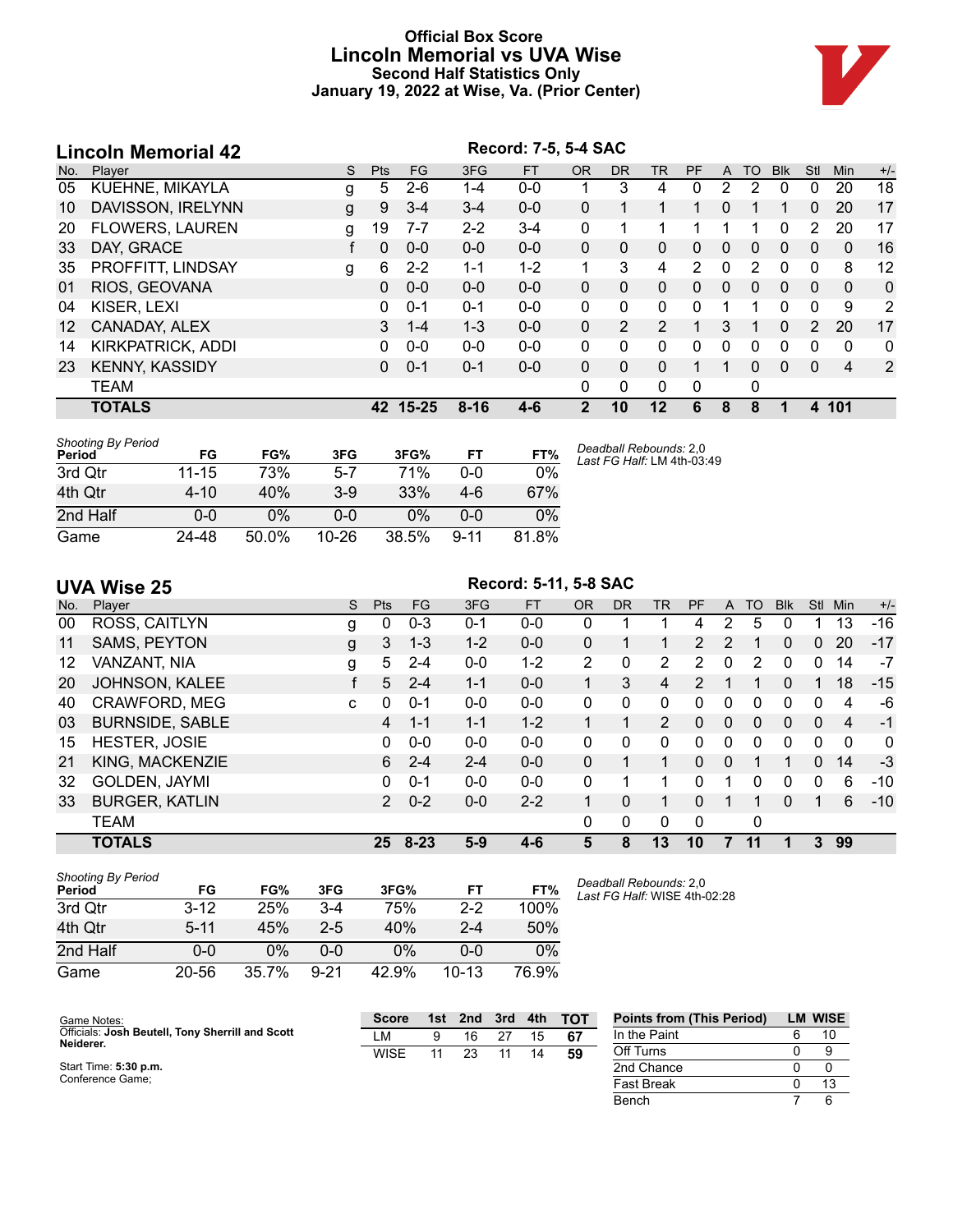# **Official Play-By-Play Lincoln Memorial vs UVA Wise Third Quarter January 19, 2022 at Wise, Va. (Prior Center)**



### **Period 3**

<mark>Starters:</mark><br>Lincoln Memorial: 05 KUEHNE,MIKAYLA (g); 10 DAVISSON,IRELYNN (g); 20 FLOWERS,LAUREN (g); 33 DAY,GRACE (f); 35 PROFFITT,LINDSAY (g);<br>**UVA Wise**: 00 ROSS,CAITLYN (g); 11 SAMS,PEYTON (g); 12 VANZANT,NIA (g); 20 JO

| Time           | <b>VISITORS: Lincoln Memorial</b>       | <b>Score</b> | <b>Margin</b>  | <b>HOME: UVA Wise</b>                                        |
|----------------|-----------------------------------------|--------------|----------------|--------------------------------------------------------------|
| 10:00          | SUB IN: CANADAY, ALEX                   |              |                |                                                              |
| 10:00          | SUB OUT: DAY, GRACE                     |              |                |                                                              |
| 00:00          | <b>SUB IN: 25</b>                       |              |                |                                                              |
| 10:00          | SUB IN: DAY, GRACE                      |              |                |                                                              |
| 09:50          | GOOD! JUMPER by PROFFITT, LINDSAY [PNT] | 34-27        | H 7            |                                                              |
| 09:35          |                                         |              |                | MISSED JUMPER by JOHNSON, KALEE                              |
| 09:35          | REBOUND (DEF) by KUEHNE, MIKAYLA        |              |                |                                                              |
| 09:10<br>09:10 | TURNOVER by KUEHNE, MIKAYLA             |              |                | STEAL by ROSS, CAITLYN                                       |
| 09:02          |                                         |              |                | TURNOVER by ROSS, CAITLYN                                    |
| 09:01          | STEAL by FLOWERS, LAUREN                |              |                |                                                              |
| 08:54          | MISSED 3PTR by KUEHNE, MIKAYLA          |              |                |                                                              |
| 08:54          |                                         |              |                | REBOUND (DEF) by SAMS, PEYTON                                |
| 08:41          |                                         |              |                | MISSED JUMPER by CRAWFORD, MEG                               |
| 08:41          | REBOUND (DEF) by DAVISSON, IRELYNN      |              |                |                                                              |
| 08:17          | MISSED 3PTR by KUEHNE, MIKAYLA          |              |                |                                                              |
| 08:17          | REBOUND (OFF) by KUEHNE, MIKAYLA        |              |                |                                                              |
| 08:13          | GOOD! LAYUP by KUEHNE, MIKAYLA [PNT]    | 34-29        | H <sub>5</sub> |                                                              |
| 08:02          |                                         |              |                | TIMEOUT 20SEC                                                |
| 07:45          | FOUL by CANADAY, ALEX                   |              |                |                                                              |
| 07:29          |                                         | 37-29        | H <sub>8</sub> | GOOD! 3PTR by SAMS, PEYTON                                   |
| 07:29          |                                         |              |                | ASSIST by JOHNSON, KALEE                                     |
| 07:03          | GOOD! 3PTR by PROFFITT, LINDSAY         | 37-32        | H 5            |                                                              |
| 07:03          | ASSIST by CANADAY, ALEX                 |              |                |                                                              |
| 06:43          |                                         |              |                | MISSED LAYUP by ROSS, CAITLYN                                |
| 06:43          | REBOUND (DEF) by CANADAY, ALEX          |              |                |                                                              |
| 06:28          | GOOD! JUMPER by FLOWERS, LAUREN [PNT]   | 37-34        | H <sub>3</sub> |                                                              |
| 06:17<br>06:17 |                                         |              |                | TURNOVER by VANZANT, NIA                                     |
| 06:17          |                                         |              |                | FOUL by VANZANT, NIA<br>SUB IN: GOLDEN, JAYMI                |
| 06:17          |                                         |              |                | SUB IN: BURGER, KATLIN                                       |
| 06:17          |                                         |              |                | SUB OUT: VANZANT, NIA                                        |
| 06:17          |                                         |              |                | SUB OUT: CRAWFORD, MEG                                       |
| 05:57          | GOOD! 3PTR by CANADAY, ALEX             | 37-37        | $\top$         |                                                              |
| 05:57          | ASSIST by KUEHNE, MIKAYLA               |              |                |                                                              |
| 05:46          |                                         |              |                | MISSED LAYUP by SAMS, PEYTON                                 |
| 05:46          | REBOUND (DEF) by KUEHNE, MIKAYLA        |              |                |                                                              |
| 05:36          | GOOD! 3PTR by DAVISSON, IRELYNN         | 37-40        | $V_3$          |                                                              |
| 05:36          | ASSIST by KUEHNE, MIKAYLA               |              |                |                                                              |
| 05:10          |                                         |              |                | MISSED JUMPER by ROSS, CAITLYN                               |
| 05:10          |                                         |              |                | REBOUND (OFF) by BURGER, KATLIN                              |
| 05:08          |                                         |              |                | MISSED JUMPER by BURGER, KATLIN                              |
| 05:08          | REBOUND (DEF) by PROFFITT, LINDSAY      |              |                |                                                              |
| 04:30          | GOOD! LAYUP by FLOWERS, LAUREN [PNT]    | $37-42$      | V <sub>5</sub> |                                                              |
| 04:24          |                                         |              |                | TURNOVER by ROSS, CAITLYN                                    |
| 04:23          | TIMEOUT media                           |              |                |                                                              |
| 04:10          |                                         |              |                | FOUL by ROSS, CAITLYN                                        |
| 03:53          | MISSED JUMPER by KUEHNE, MIKAYLA        |              |                |                                                              |
| 03:53          |                                         |              |                | REBOUND (DEF) by JOHNSON, KALEE<br>TURNOVER by ROSS, CAITLYN |
| 03:35<br>03:35 |                                         |              |                | FOUL by ROSS, CAITLYN                                        |
| 03:35          |                                         |              |                | SUB IN: KING, MACKENZIE                                      |
| 03:35          |                                         |              |                | SUB OUT: ROSS, CAITLYN                                       |
| 03:22          | TURNOVER by PROFFITT, LINDSAY           |              |                |                                                              |
| 03:22          | FOUL by PROFFITT, LINDSAY               |              |                |                                                              |
| 03:22          | SUB IN: KENNY, KASSIDY                  |              |                |                                                              |
| 03:22          | SUB OUT: PROFFITT, LINDSAY              |              |                |                                                              |
| 03:11          |                                         |              |                | MISSED JUMPER by GOLDEN, JAYMI                               |
| 03:11          | REBOUND (DEF) by KUEHNE, MIKAYLA        |              |                |                                                              |
| 02:58          | TURNOVER by KUEHNE, MIKAYLA             |              |                |                                                              |
| 02:57          |                                         |              |                | STEAL by BURGER, KATLIN                                      |
| 02:33          |                                         | 40-42        | V <sub>2</sub> | GOOD! 3PTR by JOHNSON, KALEE                                 |
| 02:33          |                                         |              |                | ASSIST by GOLDEN, JAYMI                                      |
| 02:12          | GOOD! 3PTR by KUEHNE, MIKAYLA           | 40-45        | V <sub>5</sub> |                                                              |
| 02:12          | ASSIST by FLOWERS, LAUREN               |              |                |                                                              |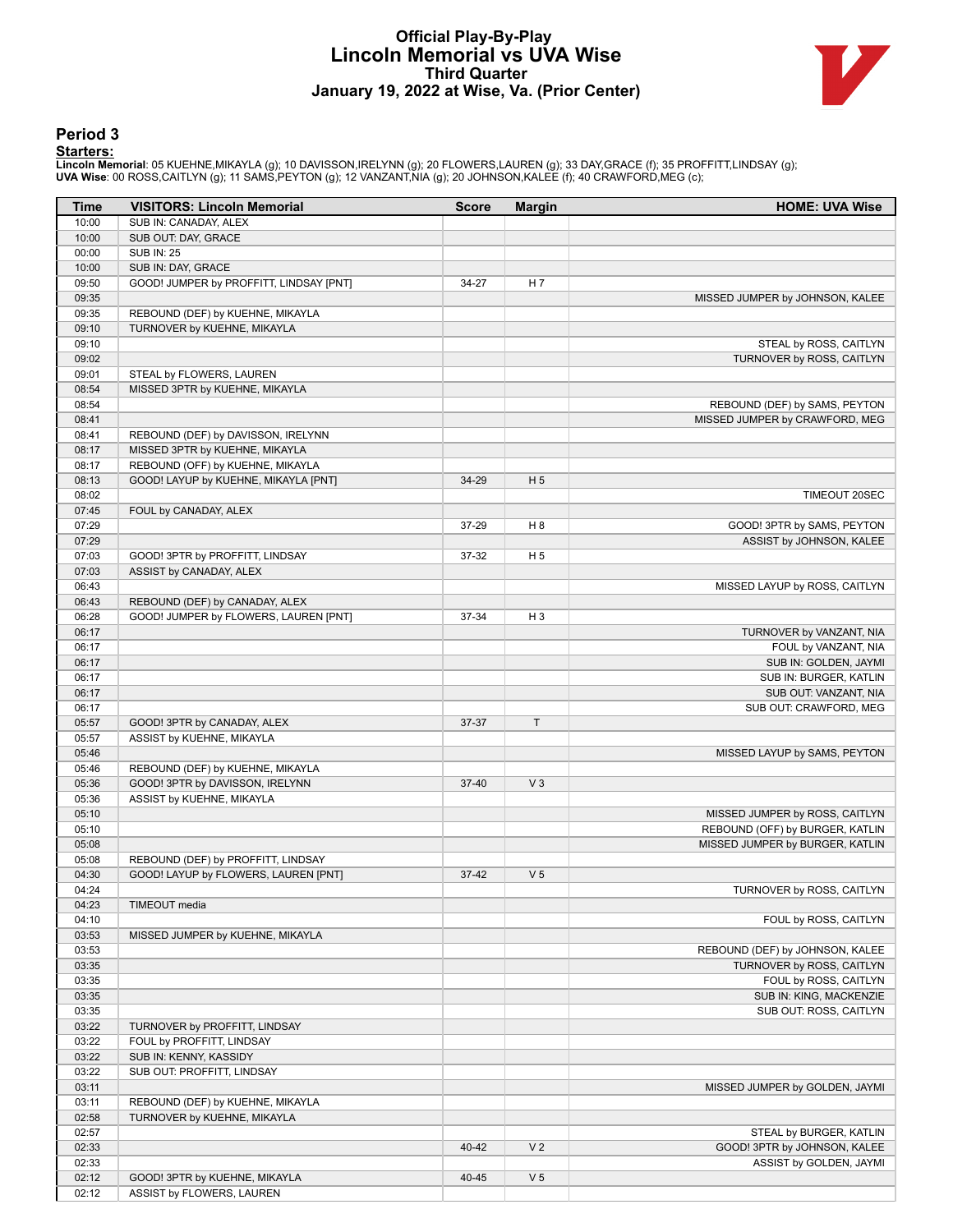| <b>Time</b> | <b>VISITORS: Lincoln Memorial</b>    | <b>Score</b> | <b>Margin</b>  | <b>HOME: UVA Wise</b>            |
|-------------|--------------------------------------|--------------|----------------|----------------------------------|
| 01:56       |                                      |              |                | TURNOVER by BURGER, KATLIN       |
| 01:56       |                                      |              |                | SUB IN: BURNSIDE, SABLE          |
| 01:56       |                                      |              |                | SUB OUT: JOHNSON, KALEE          |
| 01:43       | GOOD! LAYUP by FLOWERS, LAUREN [PNT] | 40-47        | V <sub>7</sub> |                                  |
| 01:25       | FOUL by KENNY, KASSIDY               |              |                |                                  |
| 01:25       |                                      | 41-47        | $V_6$          | GOOD! FT by BURGER, KATLIN       |
| 01:25       |                                      | 42-47        | V <sub>5</sub> | GOOD! FT by BURGER, KATLIN       |
| 01:08       | MISSED JUMPER by CANADAY, ALEX       |              |                |                                  |
| 01:08       |                                      |              |                | BLOCK by KING, MACKENZIE         |
| 01:07       |                                      |              |                | REBOUND (DEF) by GOLDEN, JAYMI   |
| 01:01       |                                      |              |                | MISSED 3PTR by SAMS, PEYTON      |
| 01:01       | REBOUND (DEF) by CANADAY, ALEX       |              |                |                                  |
| 00:37       | GOOD! 3PTR by DAVISSON, IRELYNN      | 42-50        | V8             |                                  |
| 00:37       | ASSIST by KENNY, KASSIDY             |              |                |                                  |
| 00:21       |                                      |              |                | MISSED LAYUP by BURGER, KATLIN   |
| 00:21       |                                      |              |                | REBOUND (OFF) by BURNSIDE, SABLE |
| 00:20       | SUB IN: KISER, LEXI                  |              |                |                                  |
| 00:20       | SUB OUT: KUEHNE, MIKAYLA             |              |                |                                  |
| 00:10       |                                      | 45-50        | V <sub>5</sub> | GOOD! 3PTR by BURNSIDE, SABLE    |
| 00:10       |                                      |              |                | ASSIST by BURGER, KATLIN         |
| 00:01       | GOOD! LAYUP by FLOWERS, LAUREN [PNT] | 45-52        | V <sub>7</sub> |                                  |

# **Lincoln Memorial 52, UVA Wise 45**

| <b>Points (This Period)</b> | LM             | <b>WISE</b>   |
|-----------------------------|----------------|---------------|
| In the Paint                | 12             |               |
| Off Turns                   |                |               |
| 2nd Chance                  |                |               |
| Fast Break                  |                |               |
| Bench                       |                |               |
| Per Poss                    | 1.588<br>11/17 | 0.647<br>4/17 |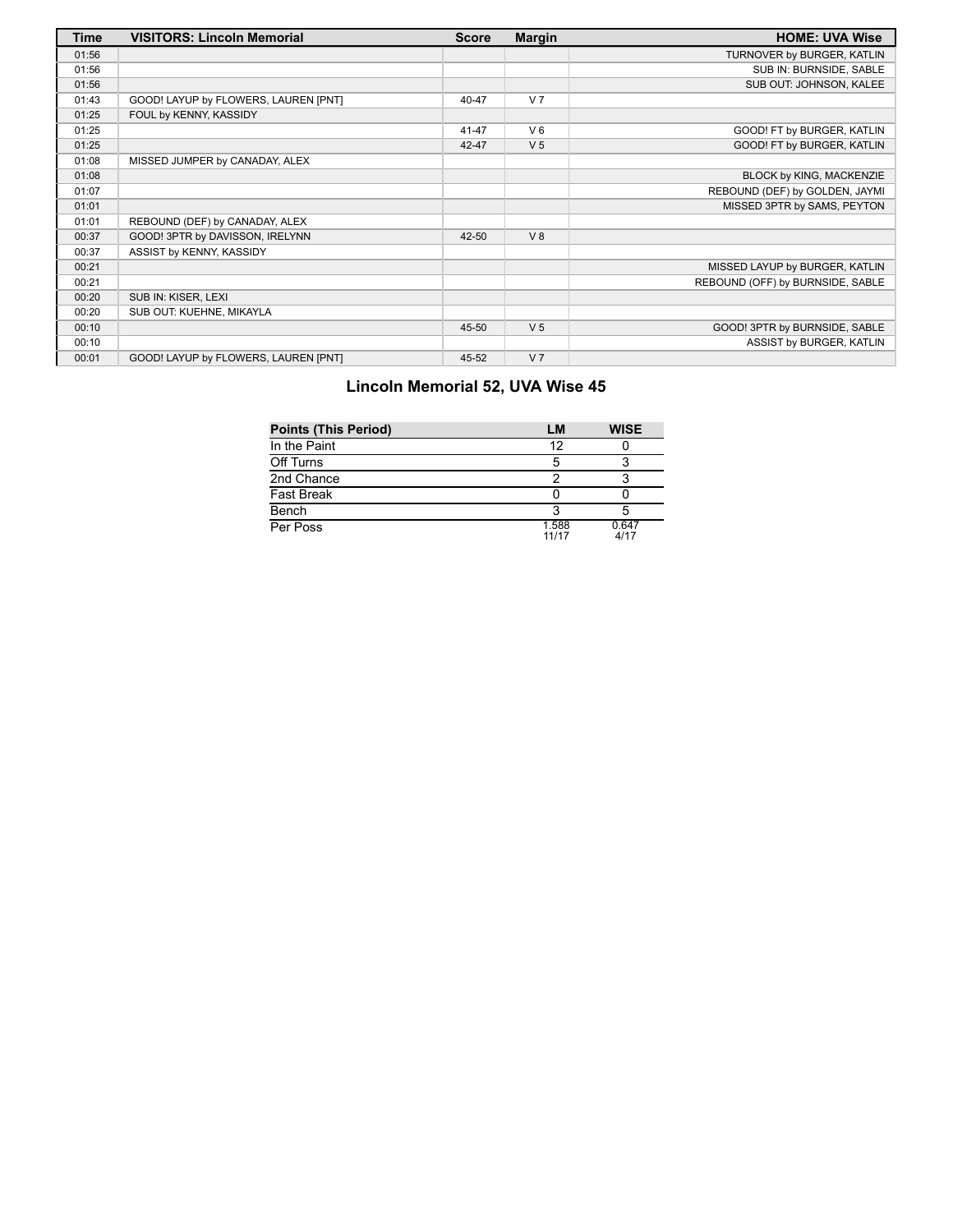# **Official Play-By-Play Lincoln Memorial vs UVA Wise Fourth Quarter January 19, 2022 at Wise, Va. (Prior Center)**



### **Period 4**

<mark>Starters:</mark><br>Lincoln Memorial: 05 KUEHNE,MIKAYLA (g); 10 DAVISSON,IRELYNN (g); 20 FLOWERS,LAUREN (g); 33 DAY,GRACE (f); 35 PROFFITT,LINDSAY (g);<br>**UVA Wise**: 00 ROSS,CAITLYN (g); 11 SAMS,PEYTON (g); 12 VANZANT,NIA (g); 20 JO

| Time           | <b>VISITORS: Lincoln Memorial</b> | <b>Score</b> | <b>Margin</b>  | <b>HOME: UVA Wise</b>                |
|----------------|-----------------------------------|--------------|----------------|--------------------------------------|
| 10:00          | SUB IN: KENNY, KASSIDY            |              |                |                                      |
| 10:00          | SUB IN: KISER, LEXI               |              |                |                                      |
| 10:00          | SUB OUT: DAY, GRACE               |              |                |                                      |
| 10:00          | SUB OUT: PROFFITT, LINDSAY        |              |                |                                      |
| 10:00          |                                   |              |                | SUB IN: KING, MACKENZIE              |
| 10:00          |                                   |              |                | SUB OUT: CRAWFORD, MEG               |
| 09:43          | MISSED 3PTR by KENNY, KASSIDY     |              |                |                                      |
| 09:43          |                                   |              |                | REBOUND (DEF) by JOHNSON, KALEE      |
| 09:30<br>09:30 | STEAL by FLOWERS, LAUREN          |              |                | TURNOVER by VANZANT, NIA             |
| 09:30          |                                   |              |                | FOUL by SAMS, PEYTON                 |
| 09:30          | SUB IN: CANADAY, ALEX             |              |                |                                      |
| 09:30          | SUB OUT: KENNY, KASSIDY           |              |                |                                      |
| 09:03          | MISSED 3PTR by CANADAY, ALEX      |              |                |                                      |
| 09:03          |                                   |              |                | REBOUND (DEF) by ROSS, CAITLYN       |
| 08:33          |                                   |              |                | TURNOVER by ROSS, CAITLYN            |
| 08:07          | GOOD! 3PTR by DAVISSON, IRELYNN   | 45-55        | $V$ 10         |                                      |
| 08:07          | ASSIST by CANADAY, ALEX           |              |                |                                      |
| 07:57          |                                   |              |                | TURNOVER by SAMS, PEYTON             |
| 07:35          | MISSED 3PTR by KISER, LEXI        |              |                |                                      |
| 07:35          |                                   |              |                | REBOUND (DEF) by JOHNSON, KALEE      |
| 07:19          |                                   | 48-55        | V <sub>7</sub> | GOOD! 3PTR by KING, MACKENZIE        |
| 07:19          |                                   |              |                | ASSIST by ROSS, CAITLYN              |
| 07:16          | TIMEOUT 20SEC                     |              |                |                                      |
| 07:09<br>07:05 | TURNOVER by CANADAY, ALEX         |              |                | STEAL by JOHNSON, KALEE              |
| 06:42          |                                   | 50-55        | V <sub>5</sub> | GOOD! LAYUP by VANZANT, NIA [PNT]    |
| 06:42          |                                   |              |                | ASSIST by SAMS, PEYTON               |
| 06:32          |                                   |              |                | FOUL by JOHNSON, KALEE               |
| 06:24          | GOOD! JUMPER by FLOWERS, LAUREN   | 50-57        | V <sub>7</sub> |                                      |
| 06:06          |                                   | 52-57        | V <sub>5</sub> | GOOD! JUMPER by JOHNSON, KALEE [PNT] |
| 06:06          |                                   |              |                | ASSIST by ROSS, CAITLYN              |
| 05:56          | TURNOVER by FLOWERS, LAUREN       |              |                |                                      |
| 05:38          |                                   |              |                | TURNOVER by JOHNSON, KALEE           |
| 05:38          | STEAL by CANADAY, ALEX            |              |                |                                      |
| 05:14          | GOOD! 3PTR by FLOWERS, LAUREN     | 52-60        | V 8            |                                      |
| 05:14          | ASSIST by KISER, LEXI             |              |                |                                      |
| 04:59          |                                   |              |                | TURNOVER by ROSS, CAITLYN            |
| 04:59          |                                   |              |                | FOUL by ROSS, CAITLYN                |
| 04:36          | TURNOVER by DAVISSON, IRELYNN     |              | $V_6$          | GOOD! JUMPER by VANZANT, NIA [PNT]   |
| 04:13<br>04:12 |                                   | 54-60        |                | TIMEOUT 20SEC                        |
| 03:49          | GOOD! 3PTR by FLOWERS, LAUREN     | 54-63        | V <sub>9</sub> |                                      |
| 03:49          | ASSIST by CANADAY, ALEX           |              |                |                                      |
| 03:28          |                                   |              |                | MISSED JUMPER by VANZANT, NIA        |
| 03:28          |                                   |              |                | REBOUND (OFF) by VANZANT, NIA        |
| 03:26          |                                   |              |                | MISSED LAYUP by VANZANT, NIA         |
| 03:26          |                                   |              |                | REBOUND (OFF) by VANZANT, NIA        |
| 03:23          | FOUL by FLOWERS, LAUREN           |              |                |                                      |
| 03:23          |                                   |              |                | MISSED FT by VANZANT, NIA            |
| 03:23          |                                   |              |                | REBOUND (DEADB) by TEAM              |
| 03:23          |                                   | 55-63        | V8             | GOOD! FT by VANZANT, NIA             |
| 03:07          |                                   |              |                | FOUL by JOHNSON, KALEE               |
| 02:50          | TURNOVER by KISER, LEXI           |              |                |                                      |
| 02:36          |                                   |              |                | MISSED 3PTR by ROSS, CAITLYN         |
| 02:36          | REBOUND (DEF) by FLOWERS, LAUREN  |              |                | FOUL by ROSS, CAITLYN                |
| 02:34<br>02:34 | MISSED FT by FLOWERS, LAUREN      |              |                |                                      |
| 02:34          | REBOUND (DEADB) by TEAM           |              |                |                                      |
| 02:34          | GOOD! FT by FLOWERS, LAUREN       | 55-64        | V <sub>9</sub> |                                      |
| 02:34          | SUB IN: PROFFITT, LINDSAY         |              |                |                                      |
| 02:34          | SUB OUT: KISER, LEXI              |              |                |                                      |
| 02:34          |                                   |              |                | SUB IN: BURNSIDE, SABLE              |
| 02:34          |                                   |              |                | SUB OUT: ROSS, CAITLYN               |
| 02:28          |                                   | 58-64        | $V_6$          | GOOD! 3PTR by KING, MACKENZIE        |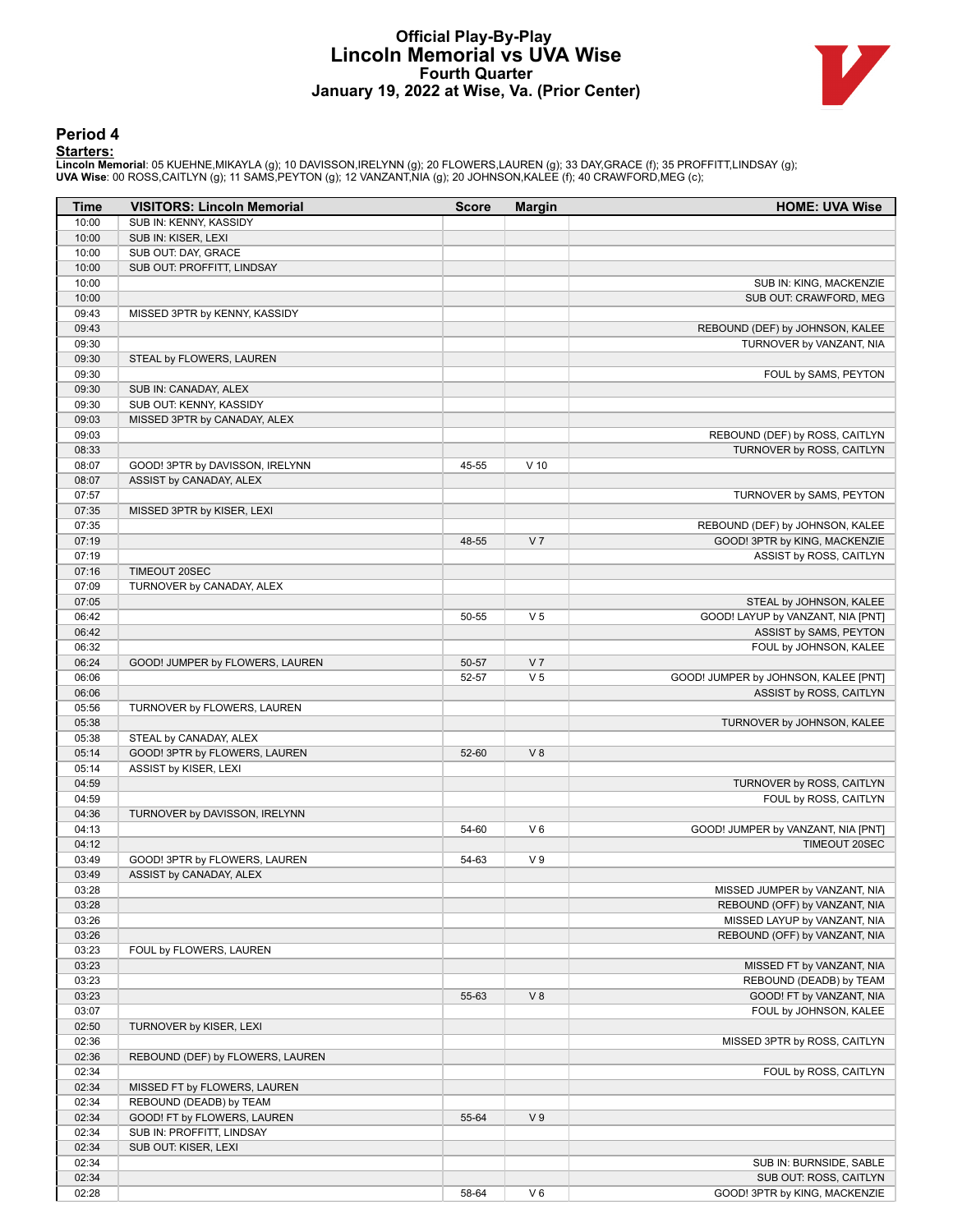| <b>Time</b> | <b>VISITORS: Lincoln Memorial</b>  | <b>Score</b> | <b>Margin</b>  | <b>HOME: UVA Wise</b>            |
|-------------|------------------------------------|--------------|----------------|----------------------------------|
| 02:28       |                                    |              |                | ASSIST by SAMS, PEYTON           |
| 02:04       | MISSED 3PTR by CANADAY, ALEX       |              |                |                                  |
| 02:04       |                                    |              |                | REBOUND (DEF) by BURNSIDE, SABLE |
| 01:57       |                                    |              |                | MISSED 3PTR by KING, MACKENZIE   |
| 01:57       |                                    |              |                | REBOUND (OFF) by JOHNSON, KALEE  |
| 01:54       |                                    |              |                | MISSED JUMPER by JOHNSON, KALEE  |
| 01:54       | BLOCK by DAVISSON, IRELYNN         |              |                |                                  |
| 01:53       | REBOUND (DEF) by PROFFITT, LINDSAY |              |                |                                  |
| 01:31       | MISSED 3PTR by KUEHNE, MIKAYLA     |              |                |                                  |
| 01:31       | REBOUND (OFF) by PROFFITT, LINDSAY |              |                |                                  |
| 01:27       |                                    |              |                | FOUL by SAMS, PEYTON             |
| 01:27       | MISSED FT by PROFFITT, LINDSAY     |              |                |                                  |
| 01:27       | REBOUND (DEADB) by TEAM            |              |                |                                  |
| 01:27       | GOOD! FT by PROFFITT, LINDSAY      | 58-65        | V <sub>7</sub> |                                  |
| 01:27       |                                    |              |                | TIMEOUT 20SEC                    |
| 01:16       |                                    |              |                | MISSED 3PTR by KING, MACKENZIE   |
| 01:16       | REBOUND (DEF) by PROFFITT, LINDSAY |              |                |                                  |
| 01:05       | TURNOVER by PROFFITT, LINDSAY      |              |                |                                  |
| 01:05       | FOUL by PROFFITT, LINDSAY          |              |                |                                  |
| 01:05       | SUB IN: KISER, LEXI                |              |                |                                  |
| 01:05       | SUB OUT: PROFFITT, LINDSAY         |              |                |                                  |
| 00:48       | FOUL by DAVISSON, IRELYNN          |              |                |                                  |
| 00:48       |                                    |              |                | MISSED FT by BURNSIDE, SABLE     |
| 00:48       |                                    |              |                | REBOUND (DEADB) by TEAM          |
| 00:48       |                                    | 59-65        | $V_6$          | GOOD! FT by BURNSIDE, SABLE      |
| 00:41       |                                    |              |                | FOUL by VANZANT, NIA             |
| 00:41       | GOOD! FT by FLOWERS, LAUREN        | 59-66        | V <sub>7</sub> |                                  |
| 00:41       | GOOD! FT by FLOWERS, LAUREN        | 59-67        | V <sub>8</sub> |                                  |
| 00:41       |                                    |              |                | SUB IN: HESTER, JOSIE            |
| 00:41       |                                    |              |                | SUB OUT: BURNSIDE, SABLE         |
| 00:30       |                                    |              |                | TURNOVER by KING, MACKENZIE      |
| 00:30       | STEAL by CANADAY, ALEX             |              |                |                                  |
| 00:30       |                                    |              |                | SUB IN: BURNSIDE, SABLE          |
| 00:30       |                                    |              |                | SUB OUT: HESTER, JOSIE           |
| 00:02       | MISSED 3PTR by DAVISSON, IRELYNN   |              |                |                                  |
| 00:02       |                                    |              |                | REBOUND (DEF) by KING, MACKENZIE |

# **Lincoln Memorial 67, UVA Wise 59**

| <b>Points (This Period)</b> | LM            | <b>WISE</b>   |
|-----------------------------|---------------|---------------|
| In the Paint                |               |               |
| Off Turns                   |               |               |
| 2nd Chance                  |               |               |
| <b>Fast Break</b>           |               |               |
| Bench                       |               |               |
| Per Poss                    | 0.833<br>7/18 | 0.824<br>7/17 |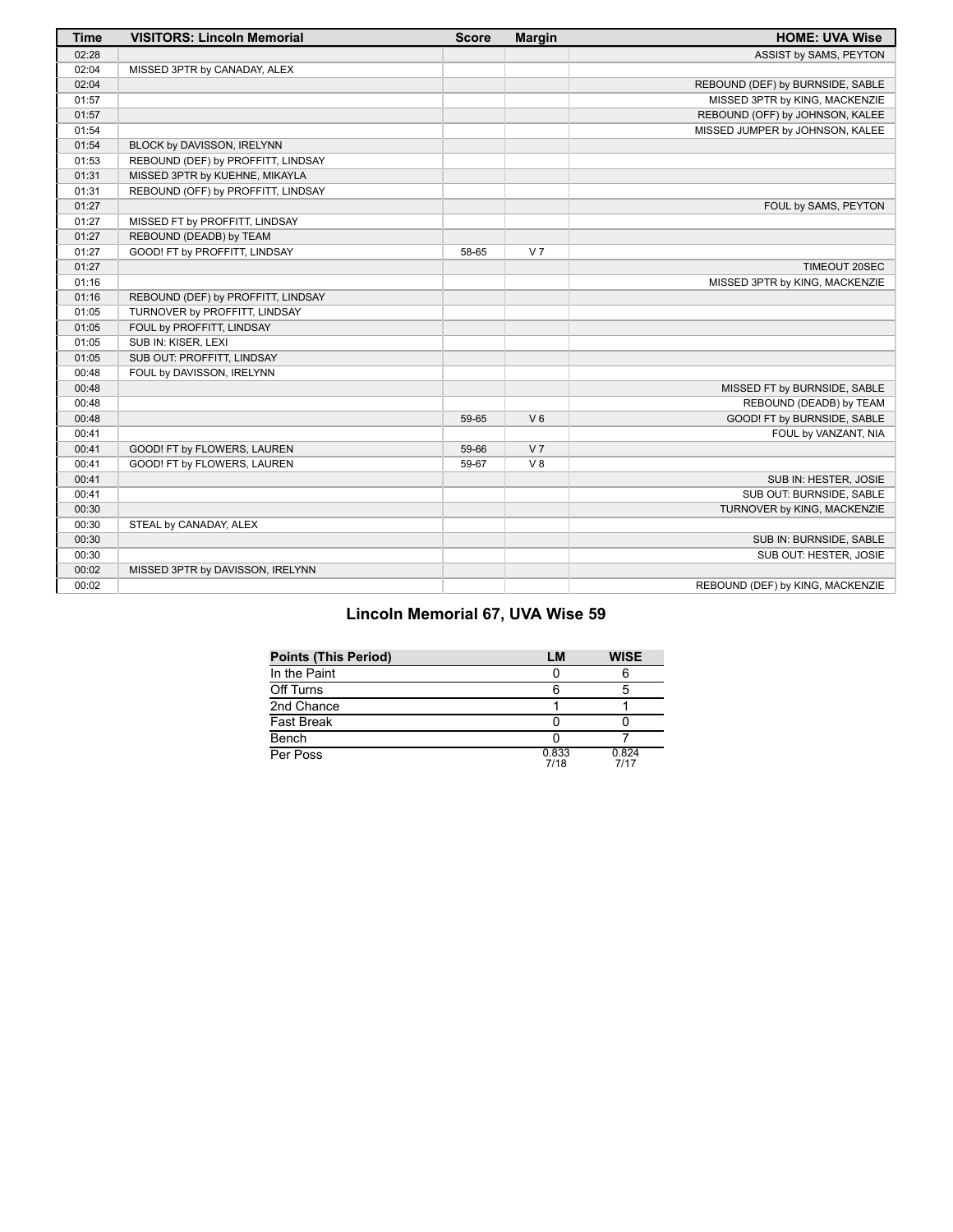# **Official Scoring/Possession Reference Chart Lincoln Memorial vs UVA Wise Period 1 January 19, 2022 at Wise, Va. (Prior Center)**



**Period 1**

<mark>Starters:</mark><br>Lincoln Memorial: 05 KUEHNE,MIKAYLA (g); 10 DAVISSON,IRELYNN (g); 20 FLOWERS,LAUREN (g); 33 DAY,GRACE (f); 35 PROFFITT,LINDSAY (g);<br>**UVA Wise**: 00 ROSS,CAITLYN (g); 11 SAMS,PEYTON (g); 12 VANZANT,NIA (g); 20 JO

| <b>Time</b> | <b>VISITORS: Lincoln Memorial</b>      | <b>Score</b> | <b>Margin</b>  | <b>HOME: UVA Wise</b>              |
|-------------|----------------------------------------|--------------|----------------|------------------------------------|
| 09:47       | GOOD! 3PTR by DAVISSON, IRELYNN        | $0 - 3$      | $V_3$          |                                    |
| 09:21       |                                        | $2 - 3$      | V <sub>1</sub> | GOOD! LAYUP by ROSS, CAITLYN [PNT] |
| 08:11       |                                        | $3-3$        |                | GOOD! FT by JOHNSON, KALEE         |
| 08:11       |                                        | $4 - 3$      | H <sub>1</sub> | GOOD! FT by JOHNSON, KALEE         |
| 07:42       |                                        | $7-3$        | H <sub>4</sub> | GOOD! 3PTR by SAMS, PEYTON         |
| 07:20       | GOOD! LAYUP by FLOWERS, LAUREN [PNT]   | $7-5$        | H <sub>2</sub> |                                    |
| 06:18       | GOOD! LAYUP by PROFFITT, LINDSAY [PNT] | $7 - 7$      |                |                                    |
| 05:55       |                                        | $9 - 7$      | H <sub>2</sub> | GOOD! LAYUP by VANZANT, NIA [PNT]  |
| 05:37       | GOOD! LAYUP by FLOWERS, LAUREN [PNT]   | $9-9$        |                |                                    |
| 05:11       |                                        | $11 - 9$     | H <sub>2</sub> | GOOD! LAYUP by CRAWFORD, MEG [PNT] |

**Lincoln Memorial 9, UVA Wise 11**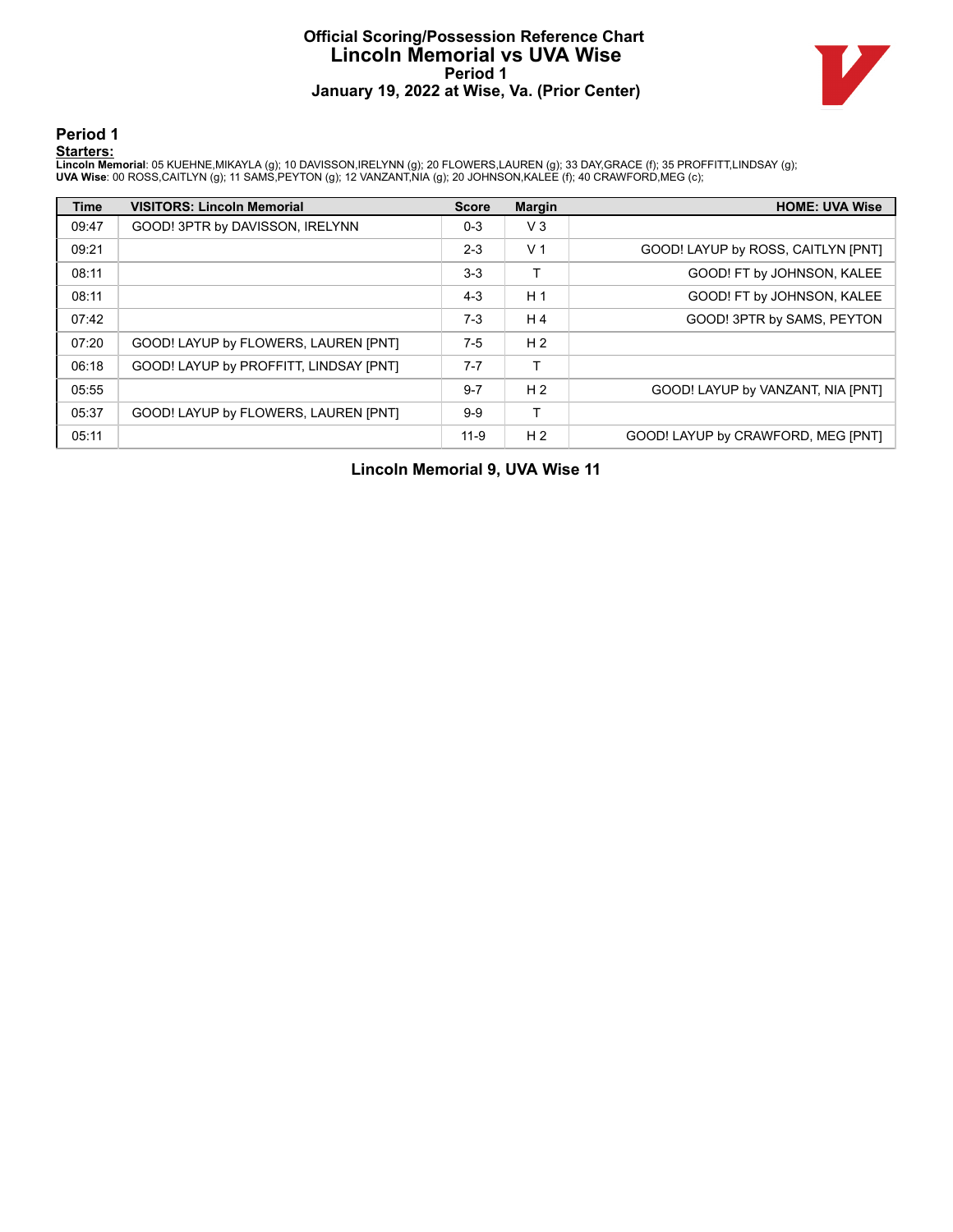# **Official Scoring/Possession Reference Chart Lincoln Memorial vs UVA Wise Period 2 January 19, 2022 at Wise, Va. (Prior Center)**



### **Period 2**

#### **Starters:**

Lincoln Memorial: 05 KUEHNE,MIKAYLA (g); 10 DAVISSON,IRELYNN (g); 20 FLOWERS,LAUREN (g); 33 DAY,GRACE (f); 35 PROFFITT,LINDSAY (g);<br>**UVA Wise**: 00 ROSS,CAITLYN (g); 11 SAMS,PEYTON (g); 12 VANZANT,NIA (g); 20 JOHNSON,KALEE

| <b>Time</b> | <b>VISITORS: Lincoln Memorial</b>      | <b>Score</b> | <b>Margin</b>  | <b>HOME: UVA Wise</b>                  |
|-------------|----------------------------------------|--------------|----------------|----------------------------------------|
| 07:55       |                                        | $13-9$       | H <sub>4</sub> | GOOD! LAYUP by VANZANT, NIA [PNT]      |
| 07:33       | GOOD! JUMPER by KISER, LEXI            | $13 - 11$    | H <sub>2</sub> |                                        |
| 07:20       |                                        | $16 - 11$    | H <sub>5</sub> | GOOD! 3PTR by JOHNSON, KALEE [FB]      |
| 06:51       |                                        | $19 - 11$    | H8             | GOOD! 3PTR by KING, MACKENZIE [FB]     |
| 06:26       |                                        | $22 - 11$    | H 11           | GOOD! 3PTR by KING, MACKENZIE [FB]     |
| 04:02       | GOOD! LAYUP by KUEHNE, MIKAYLA [PNT]   | $22 - 13$    | H <sub>9</sub> |                                        |
| 03:33       | GOOD! 3PTR by KUEHNE, MIKAYLA          | $22 - 16$    | H <sub>6</sub> |                                        |
| 03:10       | GOOD! LAYUP by FLOWERS, LAUREN [PNT]   | $22 - 18$    | H <sub>4</sub> |                                        |
| 02:57       |                                        | $23-18$      | H <sub>5</sub> | GOOD! FT by VANZANT, NIA               |
| 02:43       |                                        | $25 - 18$    | H 7            | GOOD! LAYUP by VANZANT, NIA [FB/PNT]   |
| 02:02       |                                        | $27-18$      | H <sub>9</sub> | GOOD! LAYUP by ROSS, CAITLYN [PNT]     |
| 02:02       |                                        | $28-18$      | H 10           | GOOD! FT by ROSS, CAITLYN              |
| 01:48       |                                        | $30 - 18$    | H 12           | GOOD! LAYUP by JOHNSON, KALEE [PNT]    |
| 01:46       |                                        | $32 - 18$    | H 14           | GOOD! LAYUP by JOHNSON, KALEE [FB/PNT] |
| 01:07       |                                        | $33 - 18$    | H 15           | GOOD! FT by JOHNSON, KALEE             |
| 01:07       |                                        | $34 - 18$    | H 16           | GOOD! FT by JOHNSON, KALEE             |
| 01:04       | GOOD! FT by FLOWERS, LAUREN            | 34-19        | H 15           |                                        |
| 01:04       | GOOD! FT by FLOWERS, LAUREN            | $34 - 20$    | H 14           |                                        |
| 00:31       | GOOD! FT by KIRKPATRICK, ADDI          | $34 - 21$    | H 13           |                                        |
| 00:31       | GOOD! FT by KIRKPATRICK, ADDI          | 34-22        | H 12           |                                        |
| 00:23       | GOOD! LAYUP by KIRKPATRICK, ADDI [PNT] | 34-24        | H 10           |                                        |
| 00:23       | GOOD! FT by KIRKPATRICK, ADDI          | 34-25        | H9             |                                        |

**Lincoln Memorial 25, UVA Wise 34**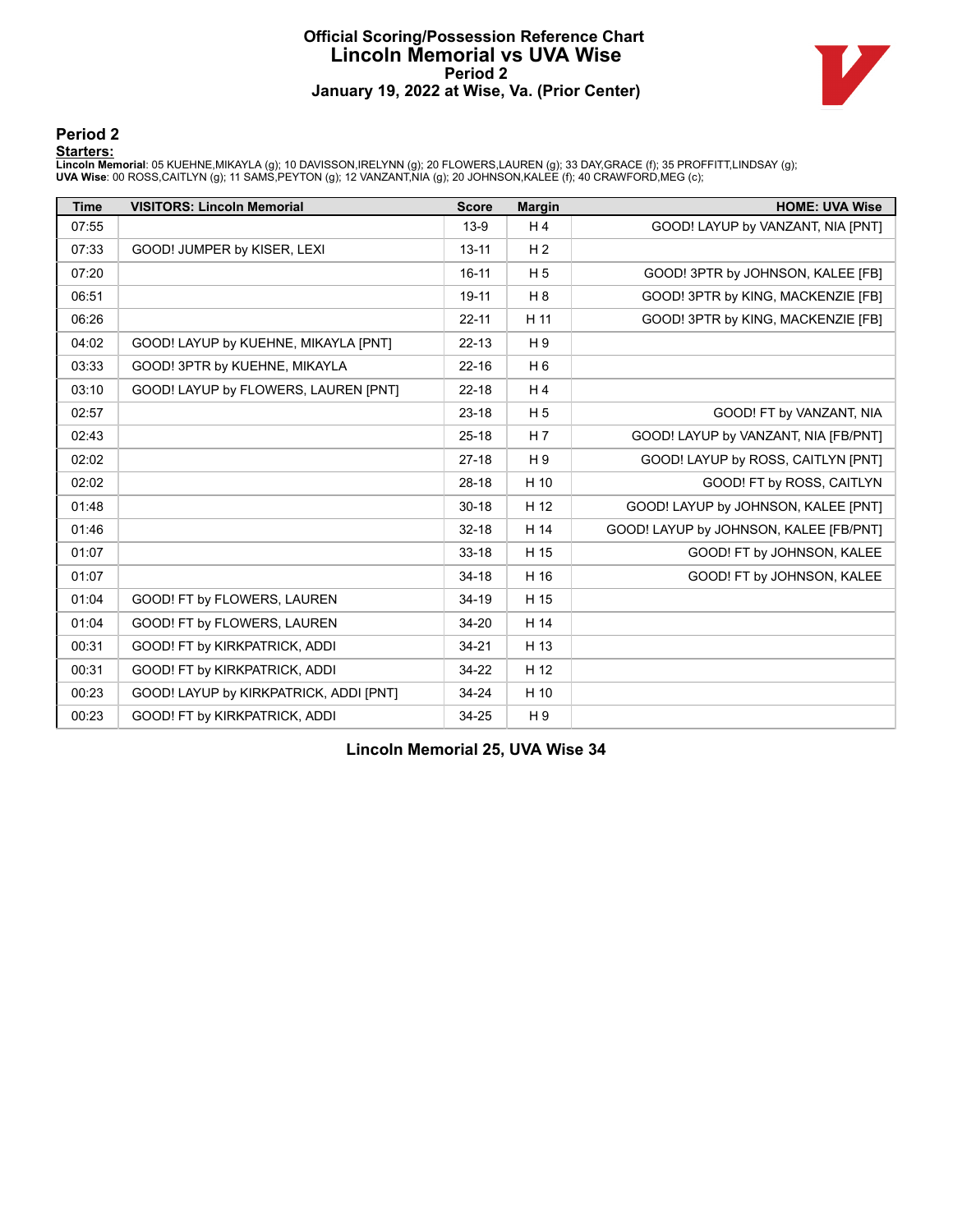# **Official Scoring/Possession Reference Chart Lincoln Memorial vs UVA Wise Period 3 January 19, 2022 at Wise, Va. (Prior Center)**



**Period 3**

#### **Starters:**

Lincoln Memorial: 05 KUEHNE,MIKAYLA (g); 10 DAVISSON,IRELYNN (g); 20 FLOWERS,LAUREN (g); 33 DAY,GRACE (f); 35 PROFFITT,LINDSAY (g);<br>**UVA Wise**: 00 ROSS,CAITLYN (g); 11 SAMS,PEYTON (g); 12 VANZANT,NIA (g); 20 JOHNSON,KALEE

| <b>Time</b> | <b>VISITORS: Lincoln Memorial</b>       | <b>Score</b> | <b>Margin</b>  | <b>HOME: UVA Wise</b>         |
|-------------|-----------------------------------------|--------------|----------------|-------------------------------|
| 09:50       | GOOD! JUMPER by PROFFITT, LINDSAY [PNT] | 34-27        | H 7            |                               |
| 08:13       | GOOD! LAYUP by KUEHNE, MIKAYLA [PNT]    | 34-29        | H <sub>5</sub> |                               |
| 07:29       |                                         | $37 - 29$    | H 8            | GOOD! 3PTR by SAMS, PEYTON    |
| 07:03       | GOOD! 3PTR by PROFFITT, LINDSAY         | $37-32$      | H <sub>5</sub> |                               |
| 06:28       | GOOD! JUMPER by FLOWERS, LAUREN [PNT]   | 37-34        | $H_3$          |                               |
| 05:57       | GOOD! 3PTR by CANADAY, ALEX             | 37-37        | T.             |                               |
| 05:36       | GOOD! 3PTR by DAVISSON, IRELYNN         | 37-40        | V <sub>3</sub> |                               |
| 04:30       | GOOD! LAYUP by FLOWERS, LAUREN [PNT]    | 37-42        | V <sub>5</sub> |                               |
| 02:33       |                                         | 40-42        | V <sub>2</sub> | GOOD! 3PTR by JOHNSON, KALEE  |
| 02:12       | GOOD! 3PTR by KUEHNE, MIKAYLA           | 40-45        | V <sub>5</sub> |                               |
| 01:43       | GOOD! LAYUP by FLOWERS, LAUREN [PNT]    | 40-47        | V <sub>7</sub> |                               |
| 01:25       |                                         | 41-47        | $V_6$          | GOOD! FT by BURGER, KATLIN    |
| 01:25       |                                         | 42-47        | V <sub>5</sub> | GOOD! FT by BURGER, KATLIN    |
| 00:37       | GOOD! 3PTR by DAVISSON, IRELYNN         | 42-50        | V8             |                               |
| 00:10       |                                         | 45-50        | V <sub>5</sub> | GOOD! 3PTR by BURNSIDE, SABLE |
| 00:01       | GOOD! LAYUP by FLOWERS, LAUREN [PNT]    | 45-52        | V <sub>7</sub> |                               |

**Lincoln Memorial 52, UVA Wise 45**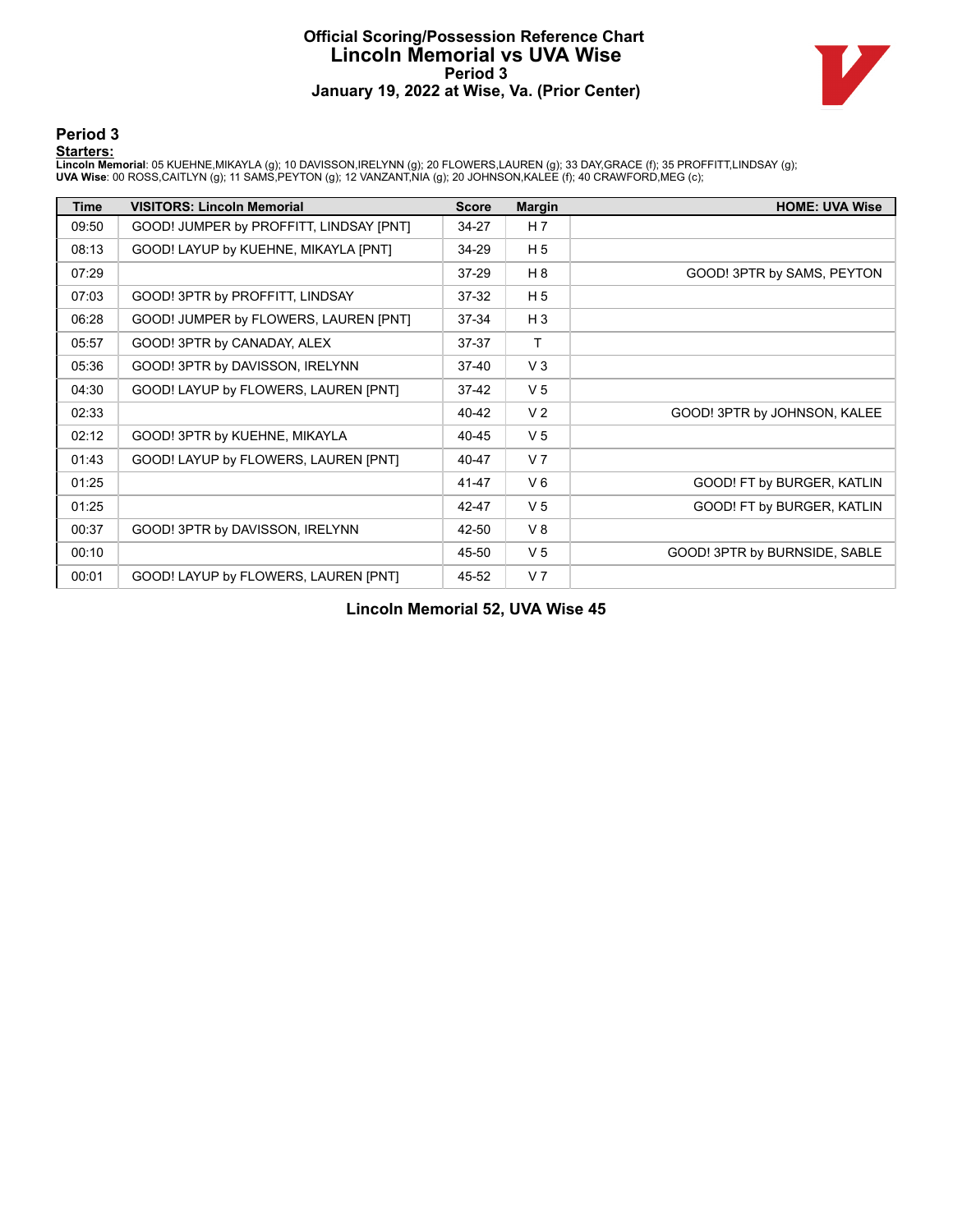# **Official Scoring/Possession Reference Chart Lincoln Memorial vs UVA Wise Period 4 January 19, 2022 at Wise, Va. (Prior Center)**



**Period 4**

#### **Starters:**

Lincoln Memorial: 05 KUEHNE,MIKAYLA (g); 10 DAVISSON,IRELYNN (g); 20 FLOWERS,LAUREN (g); 33 DAY,GRACE (f); 35 PROFFITT,LINDSAY (g);<br>**UVA Wise**: 00 ROSS,CAITLYN (g); 11 SAMS,PEYTON (g); 12 VANZANT,NIA (g); 20 JOHNSON,KALEE

| Time  | <b>VISITORS: Lincoln Memorial</b> | <b>Score</b> | <b>Margin</b>  | <b>HOME: UVA Wise</b>                |
|-------|-----------------------------------|--------------|----------------|--------------------------------------|
| 08:07 | GOOD! 3PTR by DAVISSON, IRELYNN   | 45-55        | $V$ 10         |                                      |
| 07:19 |                                   | 48-55        | V <sub>7</sub> | GOOD! 3PTR by KING, MACKENZIE        |
| 06:42 |                                   | 50-55        | V <sub>5</sub> | GOOD! LAYUP by VANZANT, NIA [PNT]    |
| 06:24 | GOOD! JUMPER by FLOWERS, LAUREN   | 50-57        | V <sub>7</sub> |                                      |
| 06:06 |                                   | 52-57        | V <sub>5</sub> | GOOD! JUMPER by JOHNSON, KALEE [PNT] |
| 05:14 | GOOD! 3PTR by FLOWERS, LAUREN     | 52-60        | V8             |                                      |
| 04:13 |                                   | 54-60        | $V_6$          | GOOD! JUMPER by VANZANT, NIA [PNT]   |
| 03:49 | GOOD! 3PTR by FLOWERS, LAUREN     | 54-63        | V <sub>9</sub> |                                      |
| 03:23 |                                   | 55-63        | V8             | GOOD! FT by VANZANT, NIA             |
| 02:34 | GOOD! FT by FLOWERS, LAUREN       | 55-64        | V <sub>9</sub> |                                      |
| 02:28 |                                   | 58-64        | $V_6$          | GOOD! 3PTR by KING, MACKENZIE        |
| 01:27 | GOOD! FT by PROFFITT, LINDSAY     | 58-65        | V <sub>7</sub> |                                      |
| 00:48 |                                   | 59-65        | $V_6$          | GOOD! FT by BURNSIDE, SABLE          |
| 00:41 | GOOD! FT by FLOWERS, LAUREN       | 59-66        | V <sub>7</sub> |                                      |
| 00:41 | GOOD! FT by FLOWERS, LAUREN       | 59-67        | V8             |                                      |

**Lincoln Memorial 67, UVA Wise 59**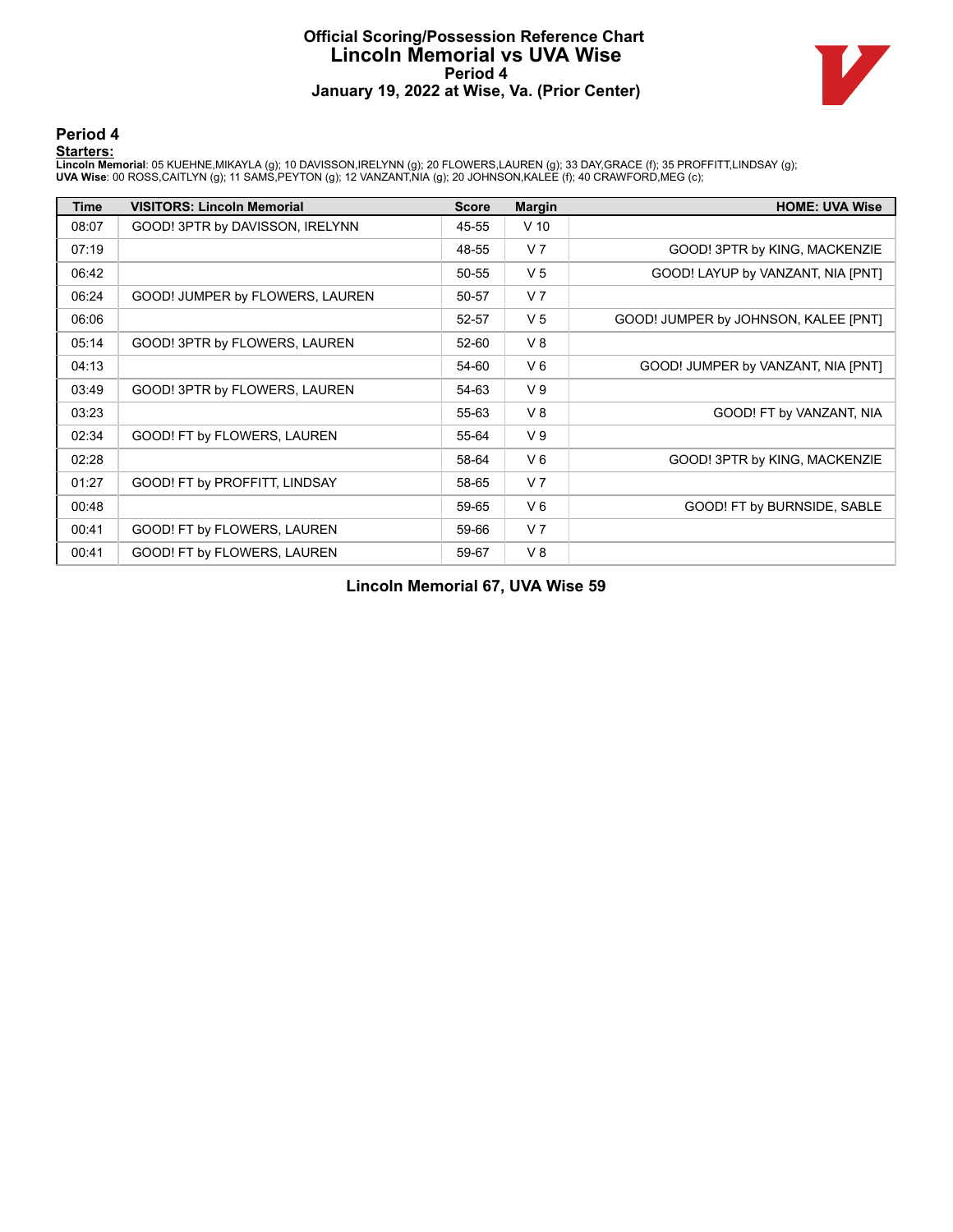# **Official Substitutions Log Lincoln Memorial vs UVA Wise Period 1 January 19, 2022 at Wise, Va. (Prior Center)**



| <b>VISITORS: Lincoln Memorial</b> | Time | <b>Score</b> | <b>HOME: UVA Wise</b> |
|-----------------------------------|------|--------------|-----------------------|
| 05 KUEHNE.MIKAYLA                 |      |              | 00 ROSS.CAITLYN       |
| 10 DAVISSON, IRELYNN              |      |              | 11 SAMS.PEYTON        |
| 20 FLOWERS.LAUREN                 |      |              | <b>12 VANZANT.NIA</b> |
| 33 DAY.GRACE                      |      |              | 20 JOHNSON.KALEE      |
| 35 PROFFITT.LINDSAY               |      |              | 40 CRAWFORD.MEG       |

**Lincoln Memorial 9, UVA Wise 11**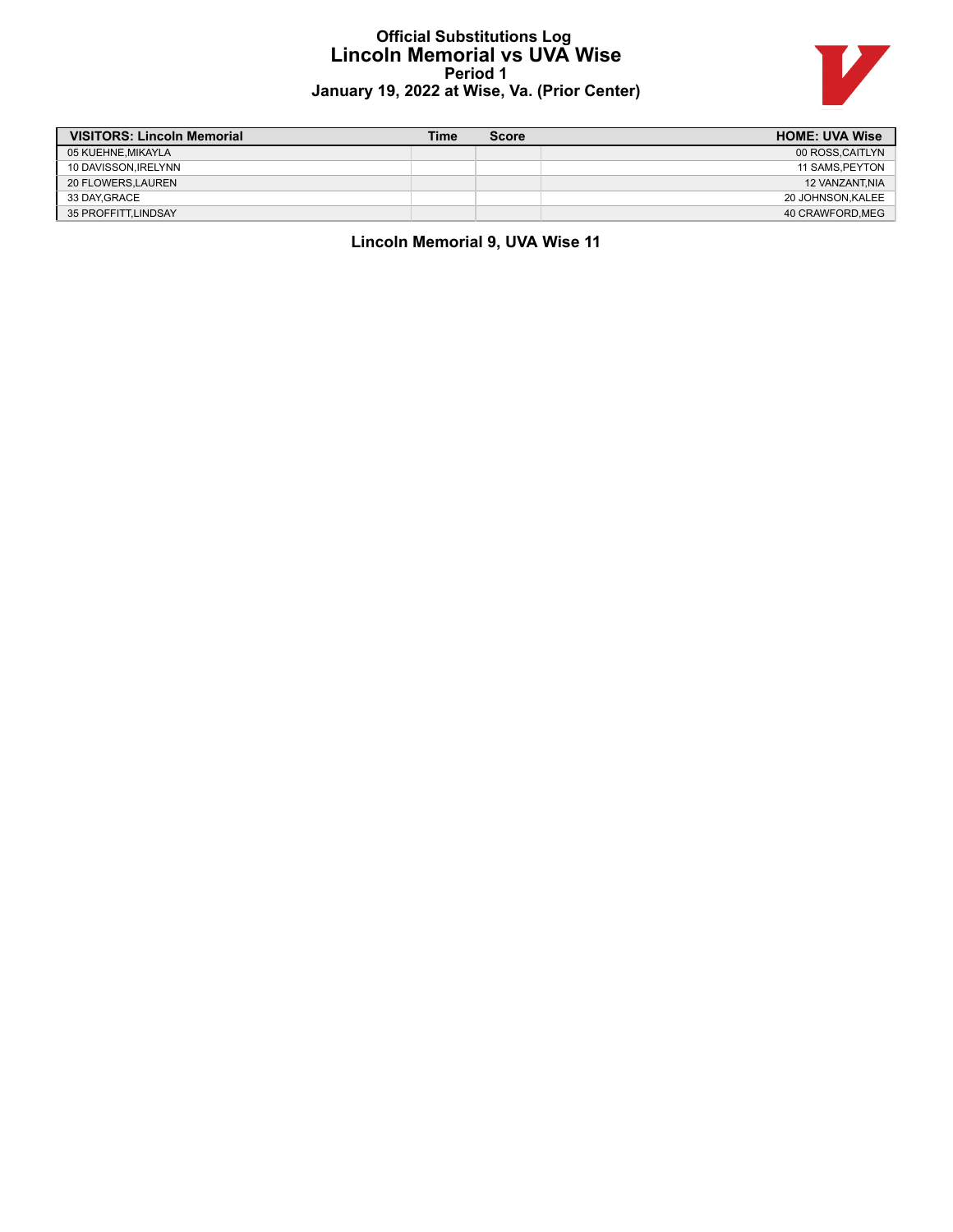# **Official Substitutions Log Lincoln Memorial vs UVA Wise Period 2 January 19, 2022 at Wise, Va. (Prior Center)**



| <b>VISITORS: Lincoln Memorial</b> | <b>Time</b> | <b>Score</b>             | <b>HOME: UVA Wise</b>   |
|-----------------------------------|-------------|--------------------------|-------------------------|
| 05 KUEHNE, MIKAYLA                |             |                          | 00 ROSS, CAITLYN        |
| 10 DAVISSON.IRELYNN               |             |                          | 11 SAMS, PEYTON         |
| 20 FLOWERS, LAUREN                |             |                          | 12 VANZANT, NIA         |
| 33 DAY, GRACE                     |             |                          | 20 JOHNSON, KALEE       |
| 35 PROFFITT, LINDSAY              |             |                          | 40 CRAWFORD, MEG        |
|                                   | 08:38       | $\overline{\phantom{a}}$ | SUB IN: KING, MACKENZIE |
|                                   | 08:38       |                          | SUB OUT: CRAWFORD, MEG  |
|                                   | 06:47       | $11 - 19$                | SUB IN: BURGER, KATLIN  |
|                                   | 06:47       |                          | SUB OUT: JOHNSON, KALEE |
| SUB IN: 12 CANADAY, ALEX          | 04:29       | $11 - 22$                |                         |
|                                   | 03:49       | $13 - 22$                | SUB IN: JOHNSON, KALEE  |
|                                   | 03:49       |                          | SUB OUT: BURGER, KATLIN |
| SUB IN: 14 KIRKPATRICK, ADDI      | 02:57       | 18-23                    |                         |
| SUB OUT: 05 KUEHNE, MIKAYLA       | 02:57       |                          |                         |
|                                   | 02:57       |                          | SUB IN: GOLDEN, JAYMI   |
|                                   | 02:57       |                          | SUB OUT: SAMS, PEYTON   |
|                                   | 02:25       | $18 - 25$                | SUB IN: SAMS, PEYTON    |
|                                   | 02:25       |                          | SUB OUT: VANZANT, NIA   |
| SUB IN: 04 KISER, LEXI            | 02:02       | 18-28                    |                         |
| SUB OUT: 10 DAVISSON, IRELYNN     | 02:02       |                          |                         |
| SUB OUT: 33 DAY, GRACE            | 02:02       |                          |                         |
| SUB IN: 10 DAVISSON, IRELYNN      | 01:07       | 18-34                    |                         |
| SUB IN: 01 RIOS, GEOVANA          | 00:23       | 25-34                    |                         |
| SUB OUT: 35 PROFFITT, LINDSAY     | 00:23       |                          |                         |

**Lincoln Memorial 25, UVA Wise 34**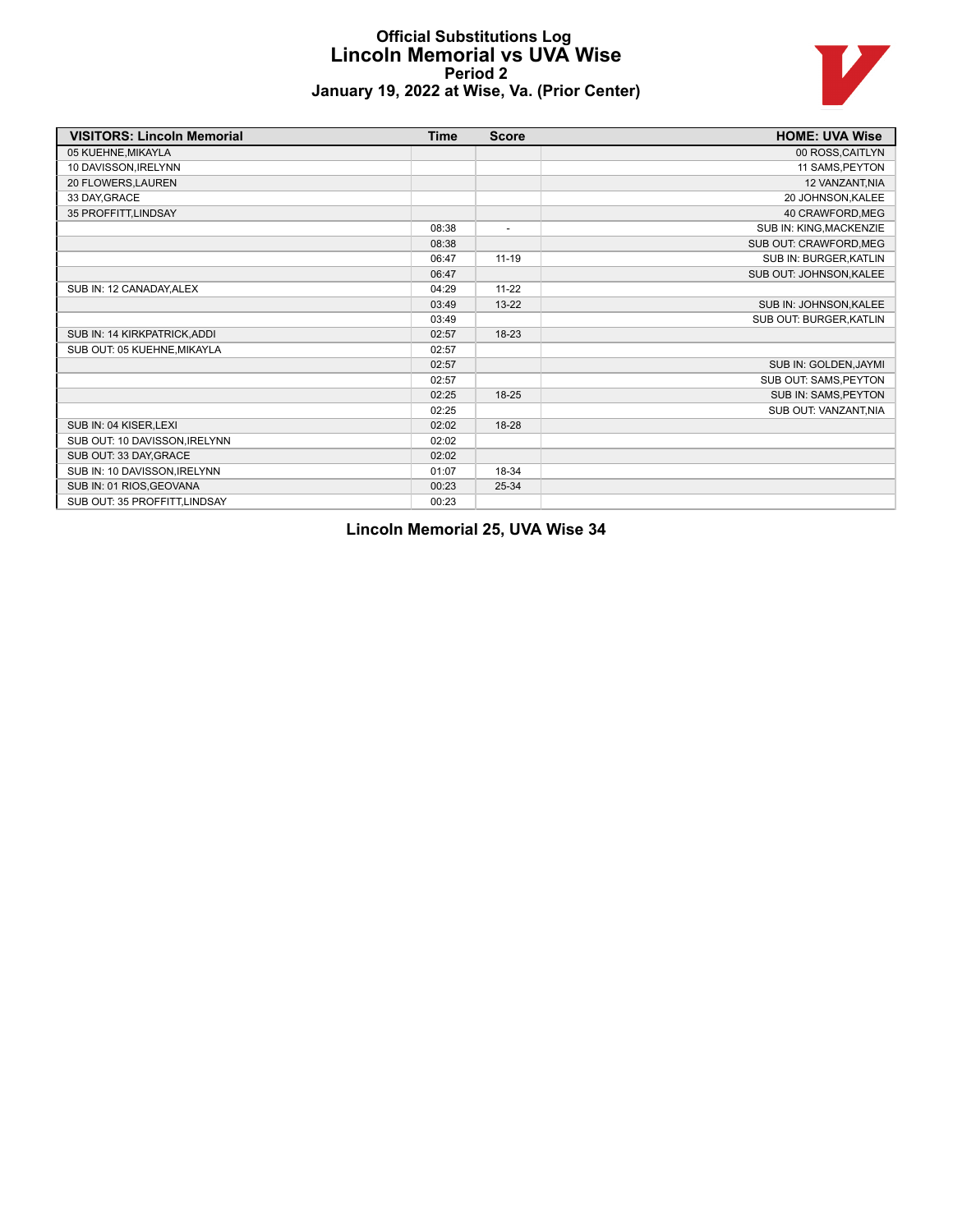# **Official Substitutions Log Lincoln Memorial vs UVA Wise Period 3 January 19, 2022 at Wise, Va. (Prior Center)**



| <b>VISITORS: Lincoln Memorial</b> | <b>Time</b> | <b>Score</b>             | <b>HOME: UVA Wise</b>   |
|-----------------------------------|-------------|--------------------------|-------------------------|
| 05 KUEHNE, MIKAYLA                |             |                          | 00 ROSS, CAITLYN        |
| 10 DAVISSON, IRELYNN              |             |                          | 11 SAMS, PEYTON         |
| 20 FLOWERS, LAUREN                |             |                          | 12 VANZANT, NIA         |
| 33 DAY, GRACE                     |             |                          | 20 JOHNSON, KALEE       |
| 35 PROFFITT, LINDSAY              |             |                          | 40 CRAWFORD, MEG        |
| SUB IN: 12 CANADAY, ALEX          | 10:00       | $\overline{\phantom{a}}$ |                         |
| SUB OUT: 33 DAY GRACE             | 10:00       |                          |                         |
| SUB IN: 25 25                     | 00:00       | $\overline{\phantom{a}}$ |                         |
| SUB IN: 33 DAY, GRACE             | 10:00       |                          |                         |
|                                   | 06:17       | 34-37                    | SUB IN: GOLDEN, JAYMI   |
|                                   | 06:17       |                          | SUB IN: BURGER, KATLIN  |
|                                   | 06:17       |                          | SUB OUT: VANZANT, NIA   |
|                                   | 06:17       |                          | SUB OUT: CRAWFORD, MEG  |
|                                   | 03:35       | 42-37                    | SUB IN: KING, MACKENZIE |
|                                   | 03:35       |                          | SUB OUT: ROSS, CAITLYN  |
| SUB IN: 23 KENNY, KASSIDY         | 03:22       | 42-37                    |                         |
| SUB OUT: 35 PROFFITT, LINDSAY     | 03:22       |                          |                         |
|                                   | 01:56       | 45-40                    | SUB IN: BURNSIDE, SABLE |
|                                   | 01:56       |                          | SUB OUT: JOHNSON, KALEE |
| SUB IN: 04 KISER, LEXI            | 00:20       | 50-42                    |                         |
| SUB OUT: 05 KUEHNE, MIKAYLA       | 00:20       |                          |                         |

**Lincoln Memorial 52, UVA Wise 45**